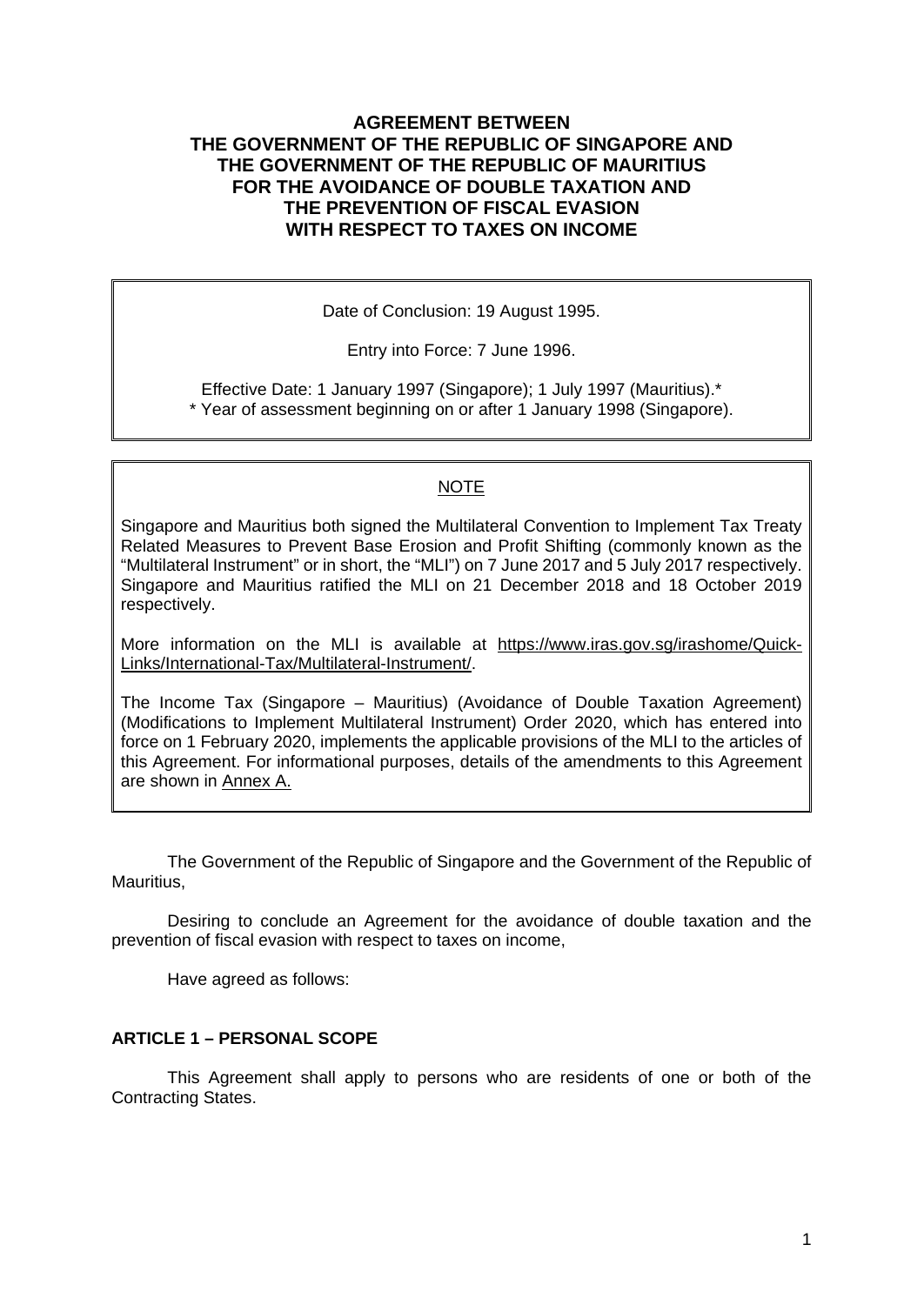## **ARTICLE 2 - TAXES COVERED**

1. This Agreement shall apply to taxes on income imposed on behalf of a Contracting State or its political subdivisions, irrespective of the manner in which they are levied.

2. There shall be regarded as taxes on income all taxes imposed on total income or on elements of income, including taxes on gains from the alienation of personal or real property.

3. The existing taxes to which this Agreement shall apply are in particular:

(a) in Mauritius:

the income tax;

(hereinafter referred to as "Mauritius tax");

(b) in Singapore:

the income tax;

(hereinafter referred to as "Singapore tax").

4. This Agreement shall also apply to any other taxes of a substantially similar character which are imposed by either Contracting State after the date of signature of this Agreement in addition to, or in place of, the existing taxes.

5. The competent authorities of the Contracting States shall notify each other of any substantial changes which have been made in their respective taxation laws, and if it seems desirable to amend any Article of this Agreement, without affecting the general principles thereof, the necessary amendments may be made by mutual consent by means of an Exchange of Notes.

#### **ARTICLE 3 - GENERAL DEFINITIONS**

- 1. In this Agreement, unless the context otherwise requires:
	- (a) the term "Mauritius" means the Republic of Mauritius and includes:
		- (i) all the territories and islands which, in accordance with the laws of Mauritius, constitute the State of Mauritius;
		- (ii) the territorial sea of Mauritius; and
		- (iii) any area adjacent to the territorial sea of Mauritius which in accordance with international law has been or may hereafter be designated, under the laws of Mauritius, as an area, including the Continental Shelf, within which the rights of Mauritius with respect to the natural resources of sea, the sea-bed and sub-soil may be exercised;
	- (b) the term "Singapore" means the Republic of Singapore;
	- (c) the terms "a Contracting State" and "the other Contracting State" mean Mauritius or Singapore as the context requires;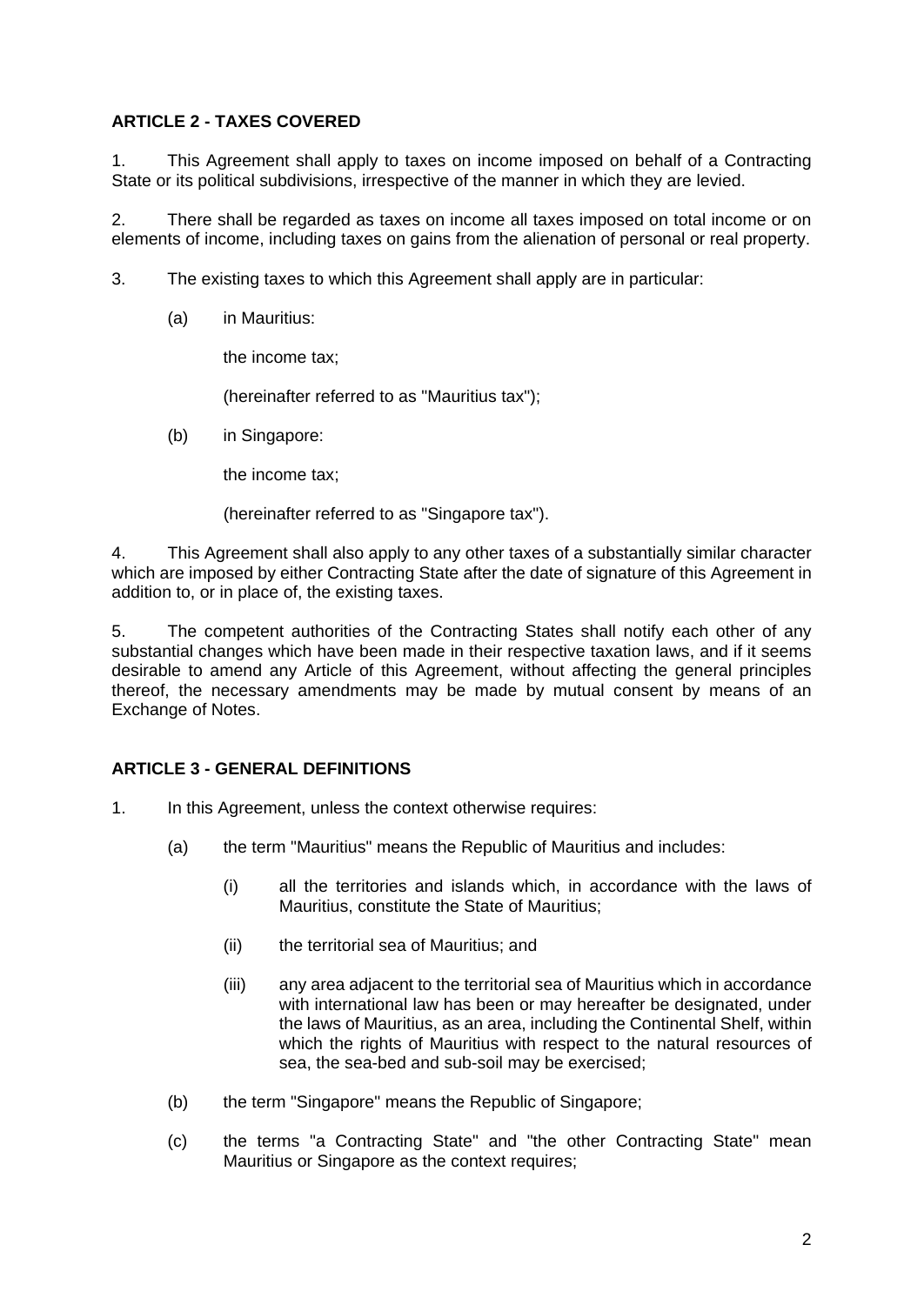- (d) the term "company" means any body corporate or any entity which is treated as a body corporate for tax purposes;
- (e) the term "competent authority" means:
	- (i) in Mauritius, the Minister of Finance or his authorised representative; and
	- (ii) in Singapore, the Minister for Finance or his authorised representative;
- (f) the terms "enterprise of a Contracting State" and "enterprise of the other Contracting State" mean respectively an enterprise carried on by a resident of a Contracting State and an enterprise carried on by a resident of the other Contracting State;
- (g) the term "international traffic" means any transport by a ship or aircraft operated by an enterprise which has its place of effective management in a Contracting State, except when the ship or aircraft is operated solely between places in the other Contracting State;
- (h) the term "national" means any individual having the citizenship or nationality of a Contracting State and any legal person, partnership, association or other entity deriving its status as such from the laws in force in a Contracting State;
- (i) the term "person" includes an individual, a company, a trust and any other body of persons which is treated as an entity for tax purposes; and
- (j) the term "tax" means Mauritius tax or Singapore tax as the context requires.

2. In the application of the provisions of this Agreement by a Contracting State, any term not otherwise defined shall, unless the context otherwise requires, have the meaning which it has under the laws of that State relating to the taxes which are the subject of this Agreement.

## **ARTICLE 4 - RESIDENT**

- 1. For the purposes of this Agreement, the term "resident of a Contracting State":
	- (a) in the case of Mauritius, means any person who, under the laws of Mauritius, is liable to tax therein by reason of his domicile, residence, place of management or any other criterion of a similar nature. This term does not include any person who is liable to tax in Mauritius in respect only of income from sources in Mauritius; and
	- (b) in the case of Singapore, means any person who is a resident of Singapore in accordance with the taxation laws of Singapore.

2. Where by reason of the provisions of paragraph 1 an individual is a resident of both Contracting States, then his status shall be determined in accordance with the following rules:

(a) he shall be deemed to be a resident of the State in which he has a permanent home available to him. If he has a permanent home available to him in both States, he shall be deemed to be a resident of the State with which his personal and economic relations are closer (centre of vital interests);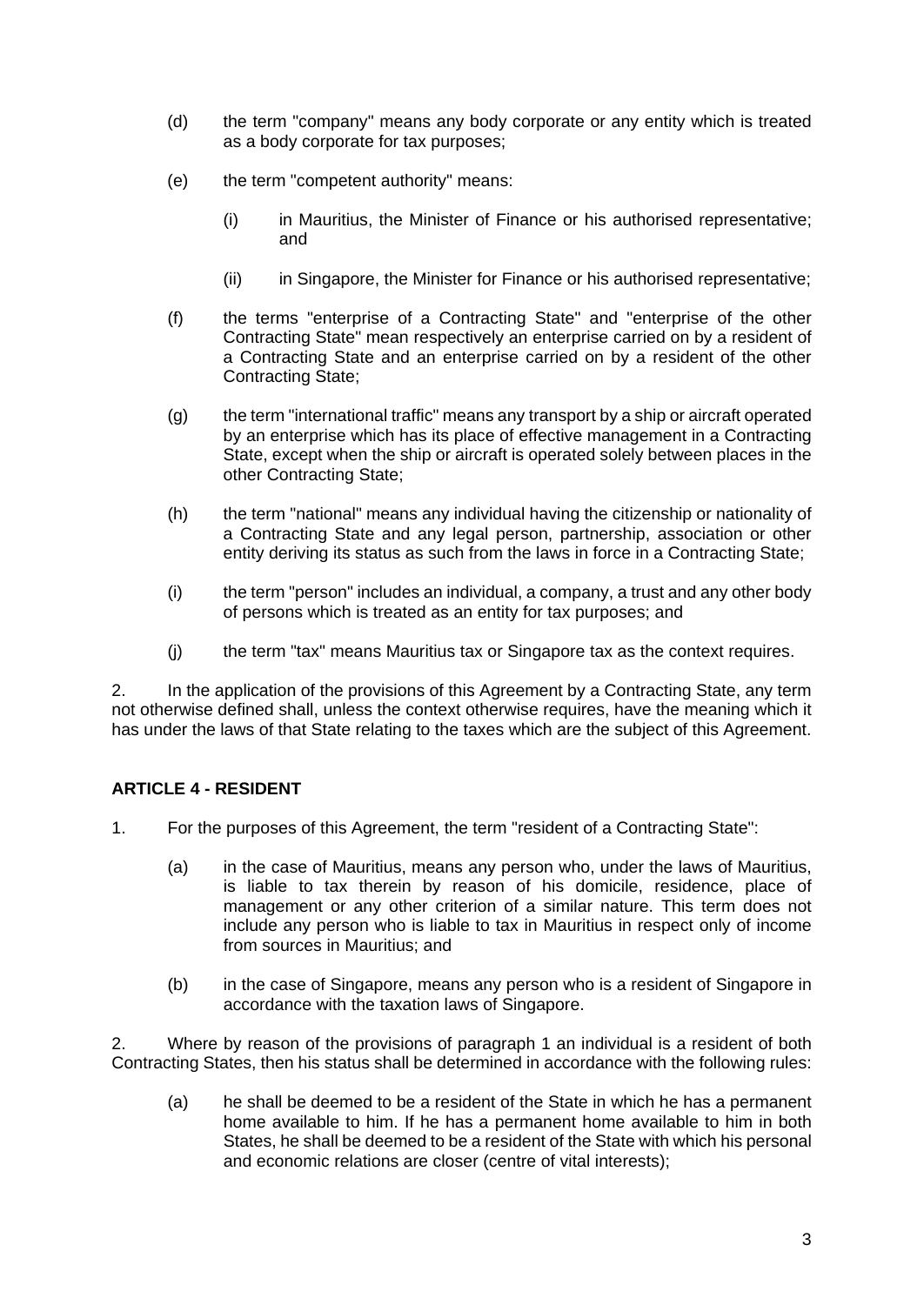- (b) if the State in which he has his centre of vital interests cannot be determined, or if he does not have a permanent home available to him in either State, he shall be deemed to be a resident of the State in which he has an habitual abode;
- (c) if he has an habitual abode in both States or in neither of them, he shall be deemed to be a resident of the State of which he is a national;
- (d) if he is a national of both States or of neither of them, the competent authorities of the Contracting States shall settle the question by mutual agreement.

3. Where by reason of the provisions of paragraph 1 a person other than an individual is a resident of both Contracting States, then it shall be deemed to be a resident of the State in which its place of effective management is situated. If its place of effective management cannot be determined, the competent authorities of the Contracting States shall settle the question by mutual agreement.

## **ARTICLE 5 - PERMANENT ESTABLISHMENT**

1. For the purposes of this Agreement, the term "permanent establishment" means a fixed place of business through which the business of the enterprise is wholly or partly carried on.

- 2. The term "permanent establishment" shall include:
	- (a) a place of management;
	- (b) a branch;
	- (c) an office;
	- (d) a factory;
	- (e) a workshop;
	- (f) a mine, an oil or gas well, a quarry or any other place of extraction of natural resources; and
	- (g) an installation or structure used for the exploration of natural resources but only if so used for a period of more than 9 months.

3. The term "permanent establishment" likewise encompasses a building site or a construction, installation or assembly project, or supervisory activities in connection therewith only if the site, project or activity lasts more than 9 months.

4. Notwithstanding the preceding provisions of this Article, the term "permanent establishment" shall be deemed not to include:

- (a) the use of facilities solely for the purpose of storage, display or delivery of goods or merchandise belonging to the enterprise;
- (b) the maintenance of a stock of goods or merchandise belonging to the enterprise solely for the purpose of storage, display or delivery;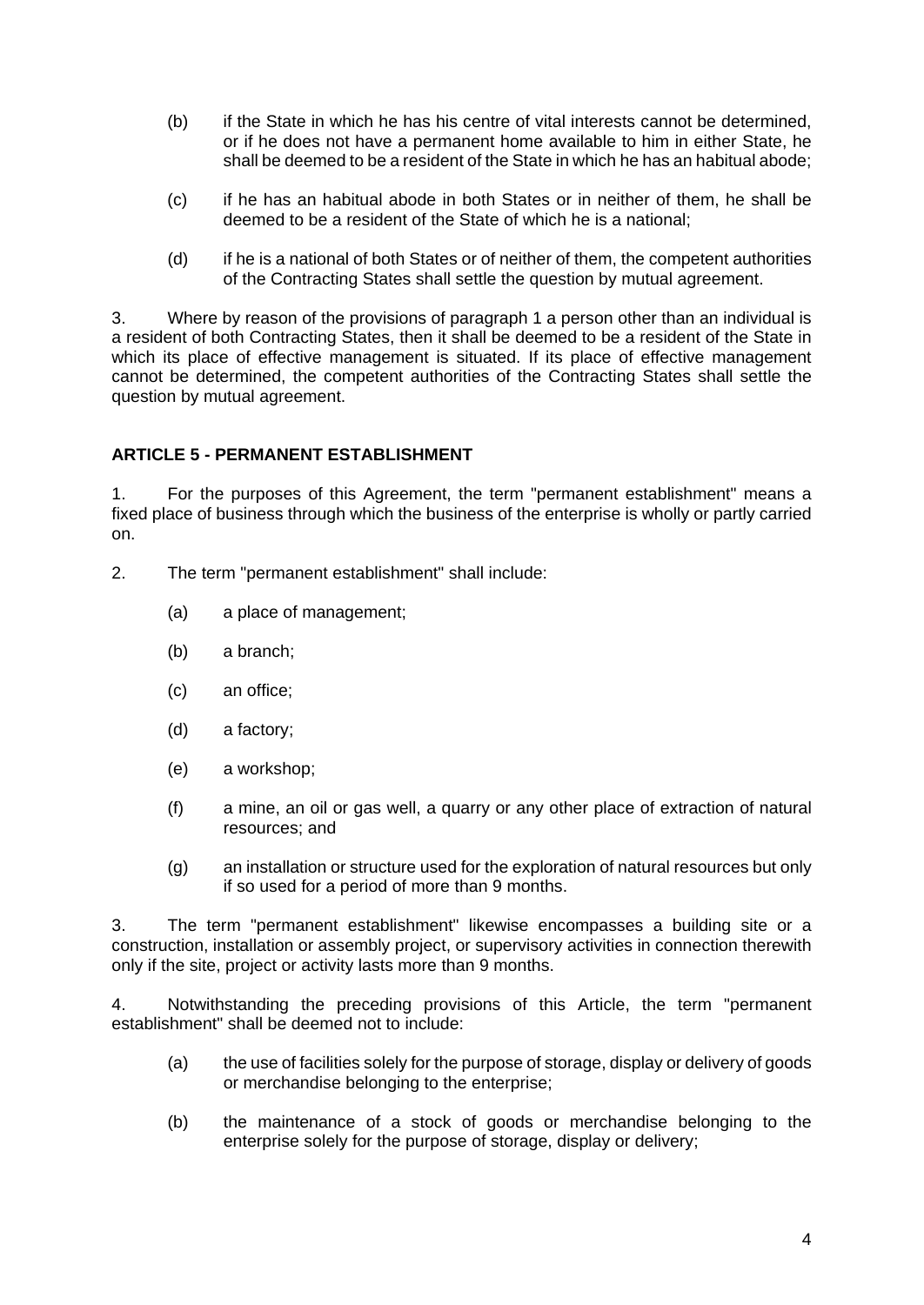- (c) the maintenance of a stock of goods or merchandise belonging to the enterprise solely for the purpose of processing by another enterprise;
- (d) the maintenance of a fixed place of business solely for the purpose of purchasing goods or merchandise, or for collecting information, for the enterprise;
- (e) the maintenance of a fixed place of business solely for the purpose of advertising, for the supply of information, for scientific research or for similar activities which have a preparatory or auxiliary character, for the enterprise; and
- (f) the maintenance of a fixed place of business solely for any combination of activities mentioned in sub-paragraphs (a) to (e), provided that the overall activity of the fixed place of business resulting from this combination is of a preparatory or auxiliary character.

5. Notwithstanding the provisions of paragraphs 1 and 2, where a person -- other than an agent of an independent status to whom paragraph 6 applies -- is acting on behalf of an enterprise and has, and habitually exercises, in a Contracting State an authority to conclude contracts in the name of the enterprise, that enterprise shall be deemed to have a permanent establishment in that State in respect of any activities which that person undertakes for the enterprise, unless the activities of such person are limited to those mentioned in paragraph 4 which, if exercised through a fixed place of business, would not make this fixed place of business a permanent establishment under the provisions of that paragraph.

6. An enterprise shall not be deemed to have a permanent establishment in a Contracting State merely because it carries on business in that State through a broker, general commission agent or any other agent of an independent status, provided that such persons are acting in the ordinary course of their business.

7. The fact that a company which is a resident of a Contracting State controls or is controlled by a company which is a resident of the other Contracting State, or which carries on business in that other State (whether through a permanent establishment or otherwise), shall not of itself constitute either company a permanent establishment of the other.

## **ARTICLE 6 - INCOME FROM IMMOVABLE PROPERTY**

1. Income derived by a resident of a Contracting State from immovable property, including income from agriculture or forestry, is taxable in the Contracting State in which such property is situated.

2. The term "immovable property" shall have the meaning which it has under the law of the Contracting State in which the property in question is situated. The term shall in any case include property accessory to immovable property, livestock and equipment used in agriculture and forestry, rights to which the provisions of general law respecting landed property apply, usufruct of immovable property and rights to variable or fixed payments as consideration for the working of, or the right to work, mineral deposits, sources and other natural resources. Ships and aircraft shall not be regarded as immovable property.

3. The provisions of paragraph 1 shall apply to income derived from the direct use, letting or use in any other form of immovable property.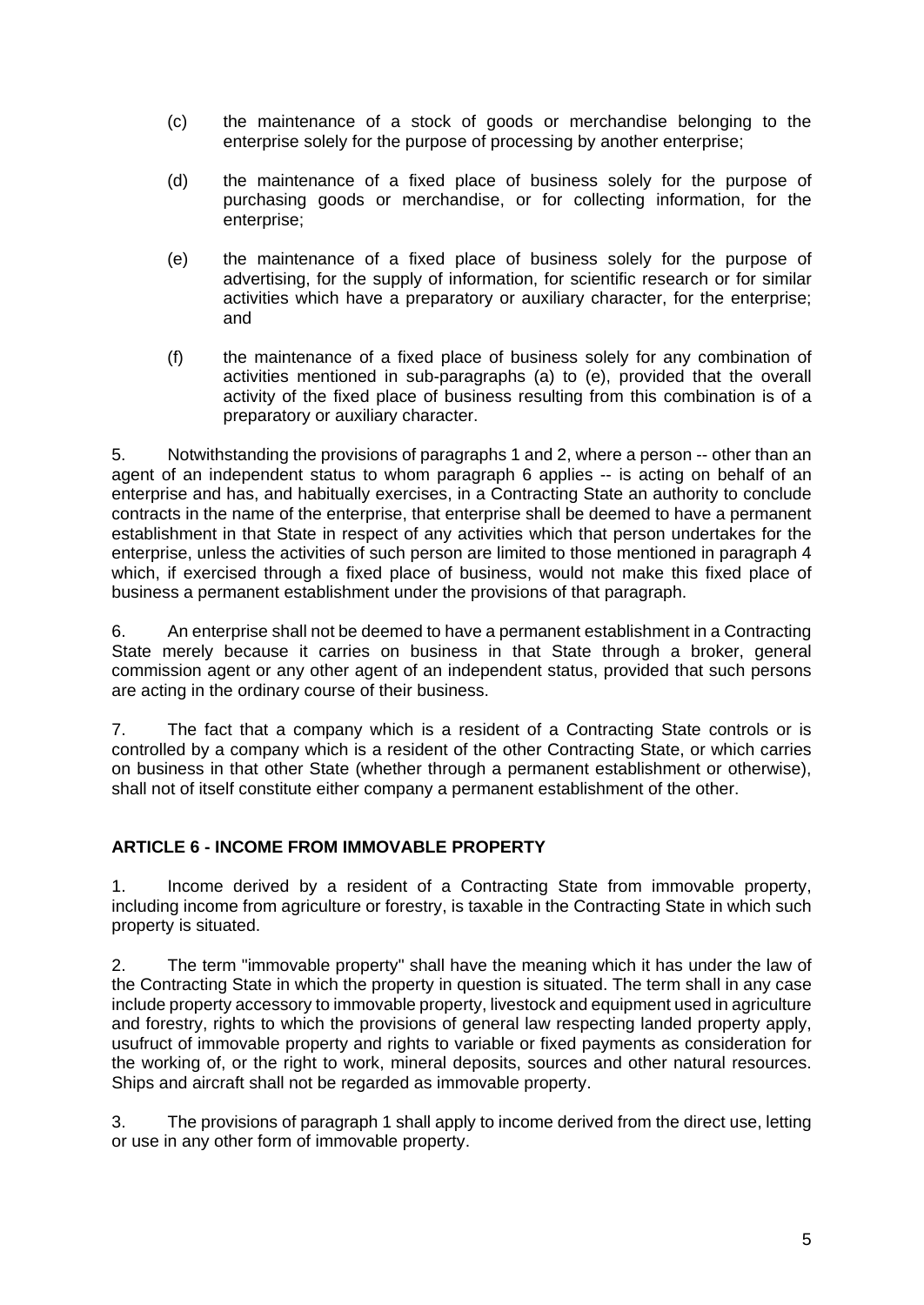4. The provisions of paragraphs 1 and 3 shall also apply to the income from immovable property of an enterprise and to income from immovable property used for the performance of independent personal services.

# **ARTICLE 7 - BUSINESS PROFITS**

1. The profits of an enterprise of a Contracting State shall be taxable only in that State unless the enterprise carries on business in the other Contracting State through a permanent establishment situated therein. If the enterprise carries on business as aforesaid, the profits of the enterprise may be taxed in the other State but only so much of them as is attributable to that permanent establishment.

2. Subject to the provisions of paragraph 3, where an enterprise of a Contracting State carries on business in the other Contracting State through a permanent establishment situated therein, there shall in each Contracting State be attributed to that permanent establishment the profits which it might be expected to make if it were a distinct and separate enterprise engaged in the same or similar conditions and dealing wholly independently with the enterprise of which it is a permanent establishment.

3. In determining the profits of a permanent establishment, there shall be allowed as deductions expenses which are incurred for the purposes of the permanent establishment including executive and general administrative expenses so incurred, insofar as they are reasonably allowable to the permanent establishment, whether in the Contracting State in which the permanent establishment is situated or elsewhere.

4. Insofar as it has been customary in a Contracting State to determine the profits to be attributed to a permanent establishment on the basis of an apportionment of the total profits of the enterprise to its various parts, nothing in paragraph 2 shall preclude that contracting State from determining the profits to be taxed by such an apportionment as may be customary. The method of apportionment adopted shall, however, be such that the result shall be in accordance with the principles contained in this Article.

5. No profits shall be attributed to a permanent establishment by reason of the mere purchase by that permanent establishment of goods or merchandise for the enterprise.

6. For the purposes of the preceding paragraphs, the profits to be attributed to the permanent establishment shall be determined by the same method year by year unless there is good and sufficient reason to the contrary.

7. Where profits include items of income which are dealt with separately in other Articles of this Agreement, then the provisions of those Articles shall not be affected by the provisions of this Article.

# **ARTICLE 8 - SHIPPING AND AIR TRANSPORT**

1. Profits of an enterprise of a Contracting State derived from the other Contracting State from the operation of aircraft in international traffic shall be taxable only in that State.

2. Profits of an enterprise of a Contracting State derived from the other Contracting State from the operation of ships in international traffic may be taxed in that State. However, such profits derived from sources within the other State may also be taxed in that other State provided that the tax so charged in that other State shall be reduced by fifty per cent.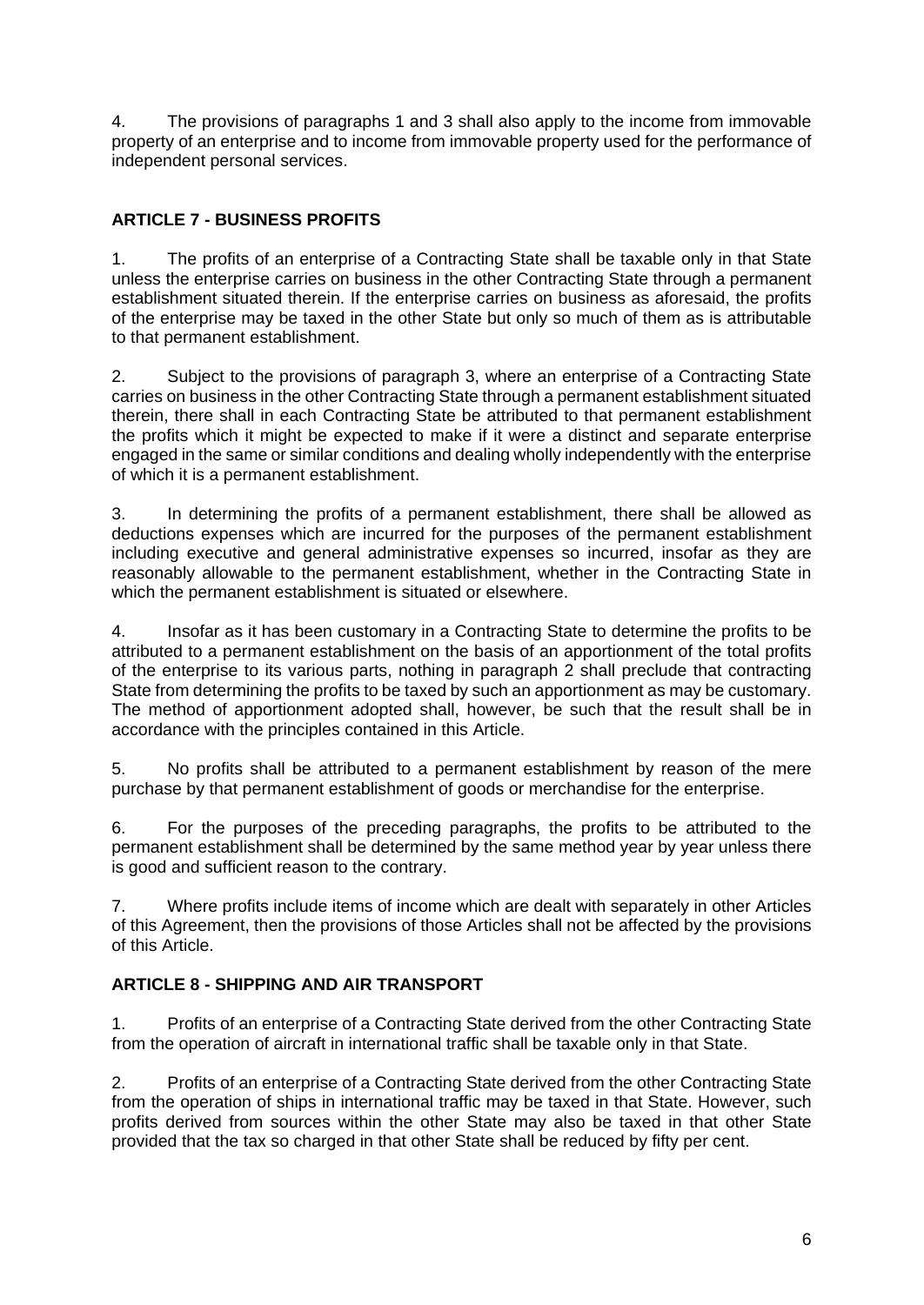3. The provisions of paragraphs 1 and 2 shall also apply to profits from the participation in a pool, a joint business or an international operating agency engaged in the operation of ships or aircraft.

4. Interest on funds connected with the operation of aircraft in international traffic shall be regarded as profits derived from the operation of such aircraft, and the provisions of Article 11 shall not apply in relation to such interest.

5. For the purposes of this Article, profits from the operation of ships or aircraft in international traffic shall mean profits derived from the transportation by sea or air of passengers, mail, livestock or goods carried on by the owners or lessees or charterers of the ships or aircraft, including:

- (a) profits from the sale of tickets for such transportation on behalf of other enterprises;
- (b) income from the lease of ships or aircraft and the use, maintenance or rental of containers (including trailers and related equipment for the transport of containers), where such lease or such use, maintenance or rental, as the case may be, is incidental to the operation of ships or aircraft in international traffic.

## **ARTICLE 9 - ASSOCIATED ENTERPRISES**

- 1. Where:
	- (a) an enterprise of a Contracting State participates directly or indirectly in the management, control or capital of an enterprise of the other Contracting State, or
	- (b) the same persons participate directly or indirectly in the management, control or capital of an enterprise of a Contracting State and an enterprise of the other Contracting State,

and in either case conditions are made or imposed between the two enterprises in their commercial or financial relations which differ from those which would be made between independent enterprises, then any profits which would, but for those conditions, have accrued to one of the enterprises, but, by reason of those conditions, have not so accrued, may be included in the profits of that enterprise and taxed accordingly.

2. Where a Contracting State includes in the profits of an enterprise of that State - and taxes accordingly - profits on which an enterprise of the other Contracting State has been charged to tax in that other State and where the competent authorities of the Contracting States agree, upon consultation, that all or part of the profits so included are profits which would have accrued to the enterprise of the first-mentioned State if the conditions made between the two enterprises had been those which would have been made between independent enterprises, then that other State shall make an appropriate adjustment to the amount of the tax charged therein on those profits. In determining such adjustment, due regard shall be had to the other provisions of this Agreement.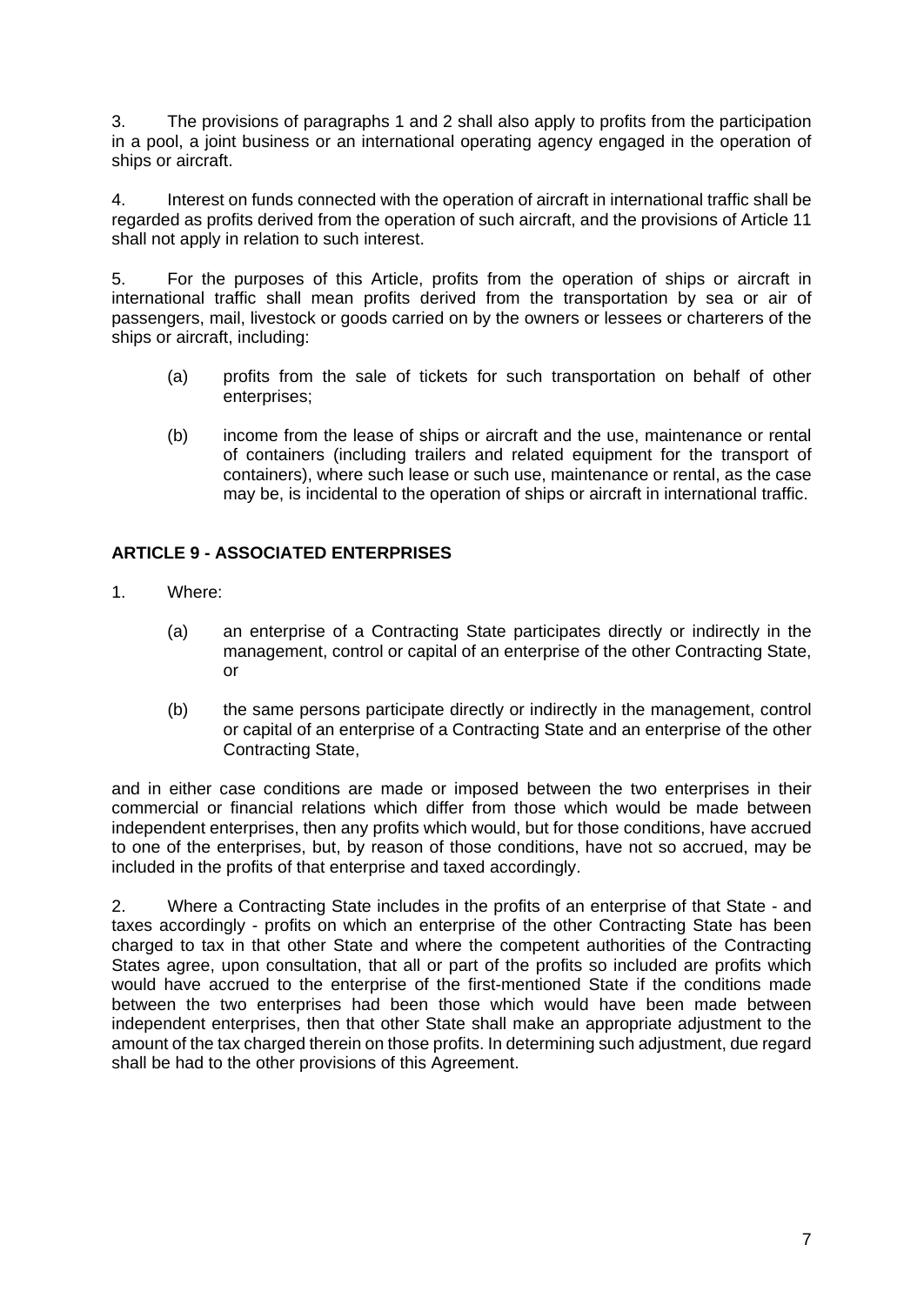## **ARTICLE 10 - DIVIDENDS**

1. Dividends paid by a company which is a resident of a Contracting State to a resident of the other Contracting State shall, if the recipient is the beneficial owner of the dividends, be taxable only in the other State.

2. The provisions of paragraph 1 shall not affect the taxation of the company in respect of the profits out of which the dividends are paid.

3. The term "dividends" as used in this Article means income from shares, "jouissance" shares or "jouissance" rights, mining shares, founders' shares or other rights, not being debtclaims, participating in profits, as well as income from other corporate rights which is subjected to the same taxation treatment as income from shares by the laws of the State of which the company making the distribution is a resident.

4. The provisions of paragraph 1 shall not apply if the beneficial owner of the dividends, being a resident of a Contracting State, carries on business in the other Contracting State of which the company paying the dividends is a resident, through a permanent establishment situated therein, or performs in that other State independent personal services from a fixed base situated therein, and the holding in respect of which the dividends are paid is effectively connected with such permanent establishment or fixed base. In such case the provisions of Article 7 or Article 14, as the case may be, shall apply.

5. Where a company which is a resident of a Contracting State derives profits or income from the other Contracting State, that other State may not impose any tax on the dividends paid by the company, except insofar as such dividends are paid to a resident of that other State or insofar as the holding in respect of which the dividends are paid is effectively connected with a permanent establishment or a fixed base situated in that other State, nor subject the company's undistributed profits to a tax on the company's undistributed profits even if the dividends paid or the undistributed profits consist wholly or partly of profits on income arising in such other State.

## **ARTICLE 11 - INTEREST**

1. Interest arising in a Contracting State and paid to a resident of the other Contracting State shall, if the recipient is the beneficial owner of the interest, be taxable only in the other State.

2. The term "interest" as used in this Article means income from debt-claims of every kind, whether or not secured by mortgage and whether or not carrying a right to participate in the debtor's profits, and in particular, income from government securities and income from bonds or debentures, including premiums and prizes attaching to such securities, bonds or debentures. Penalty charges for late payment shall not be regarded as interest for the purposes of this Article.

3. The provisions of paragraph 1 shall not apply if the beneficial owner of the interest, being a resident of a Contracting State, carries on business in the other Contracting State in which the interest arises, through a permanent establishment situated therein, or performs in that other State independent personal services from a fixed base situated therein, and the debt-claim in respect of which the interest is paid is effectively connected with such permanent establishment or fixed base. In such a case, the provisions of Article 7 or Article 14, as the case may be, shall apply.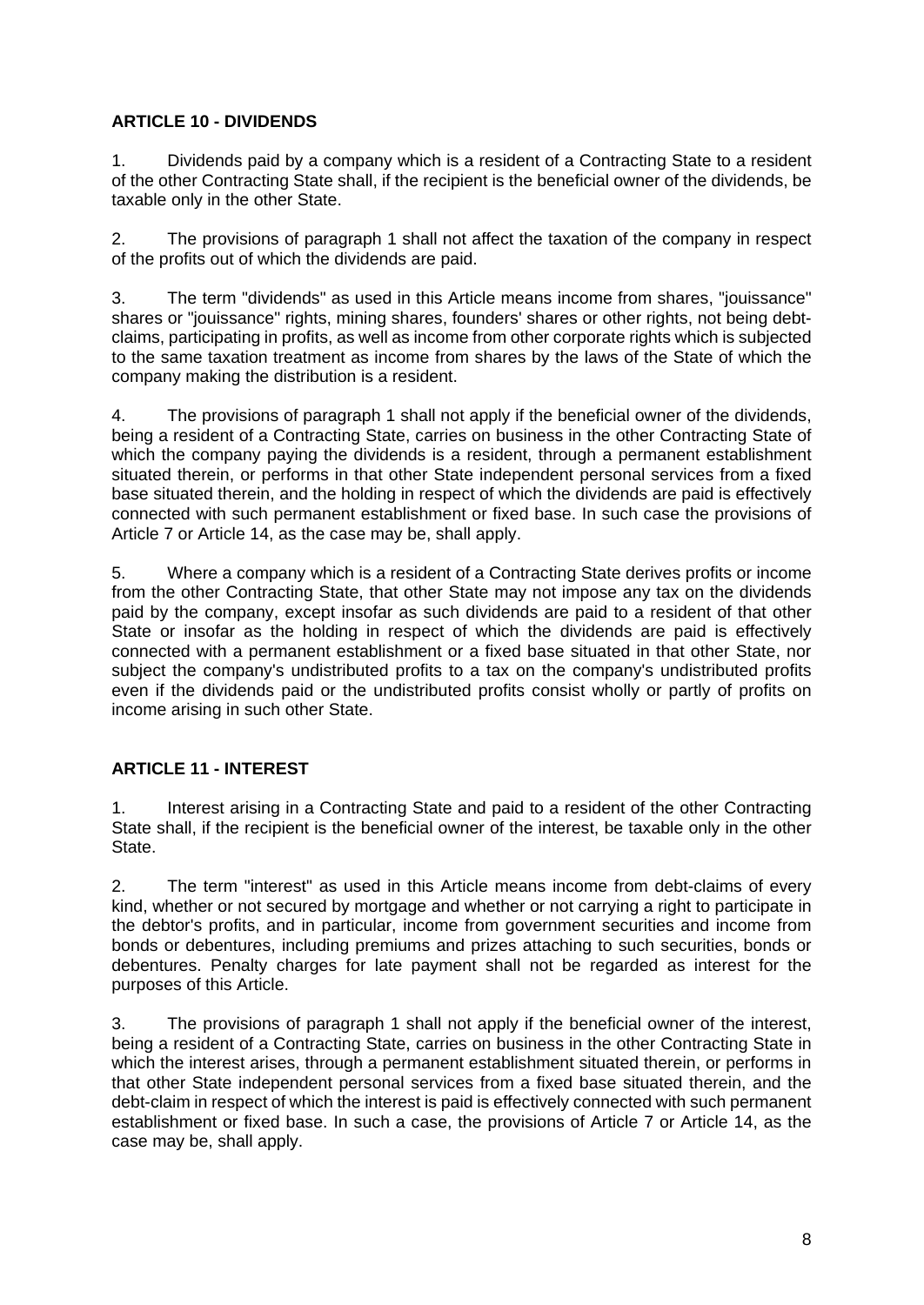4. Interest shall be deemed to arise in a Contracting State when the payer is that State itself, a political subdivision, a local authority, a statutory body or a resident of that State. Where, however, the person paying the interest, whether he is a resident of a Contracting State or not, has in a Contracting State a permanent establishment or a fixed base in connection with which the indebtedness on which the interest is paid was incurred, and such interest is borne by such permanent establishment or fixed base, then such interest shall be deemed to arise in the State in which the permanent establishment or fixed base is situated.

5. Where, by reason of a special relationship between the payer and the beneficial owner or between both of them and some other person, the amount of the interest, having regard to the debt-claim for which it is paid, exceeds the amount which would have been agreed upon by the payer and the beneficial owner in the absence of such relationship, the provisions of this Article shall apply only to the last-mentioned amount. In such a case, the excess part of the payments shall remain taxable according to the laws of each Contracting State, due regard being had to the other provisions of this Agreement.

# **ARTICLE 12 - ROYALTIES**

1. Royalties arising in a Contracting State and paid to a resident of the other Contracting State shall, if the recipient is the beneficial owner of the royalties, be taxable only in the other State.

2. The term "royalties" as used in this Article means payments of any kind received as a consideration for the use of, or the right to use, any copyright of literary, artistic or scientific work (including cinematograph films and films, tapes or discs for radio or television broadcasting), any patent, trade mark, design or model, computer programme, plan, secret formula or process, or for the use of, or the right to use industrial, commercial or scientific equipment or for information concerning industrial, commercial or scientific experience.

3. The provisions of paragraph 1 shall not apply if the beneficial owner of the royalties, being a resident of a Contracting State, carries on business in the other Contracting State in which the royalties arise, through a permanent establishment situated therein, or performs in that other State independent personal services from a fixed base situated therein, and the right or property in respect of which the royalties are paid is effectively connected with such permanent establishment or fixed base. In such a case, the provisions of Article 7 or Article 14, as the case may be, shall apply.

4. Royalties shall be deemed to arise in a Contracting State when the payer is that State itself, a political subdivision, a local authority, a statutory body or a resident of that State. Where, however, the person paying the royalties, whether he is a resident of a Contracting State or not, has in a Contracting State a permanent establishment or a fixed base with which the right or property in respect of which the royalties are paid is effectively connected, and such royalties are borne by such permanent establishment or fixed base, then such royalties shall be deemed to arise in the State in which the permanent establishment or fixed base is situated.

5. Where, by reason of a special relationship between the payer and the beneficial owner or between both of them and some other person, the amount of the royalties paid, having regard to the use, right or information for which they are paid, exceeds the amount which would have been agreed upon by the payer and the beneficial owner in the absence of such relationship, the provisions of this Article shall apply only to the last-mentioned amount. In such a case, the excess part of the payments shall remain taxable according to the laws of each Contracting State, due regard being had to the other provisions of this Agreement.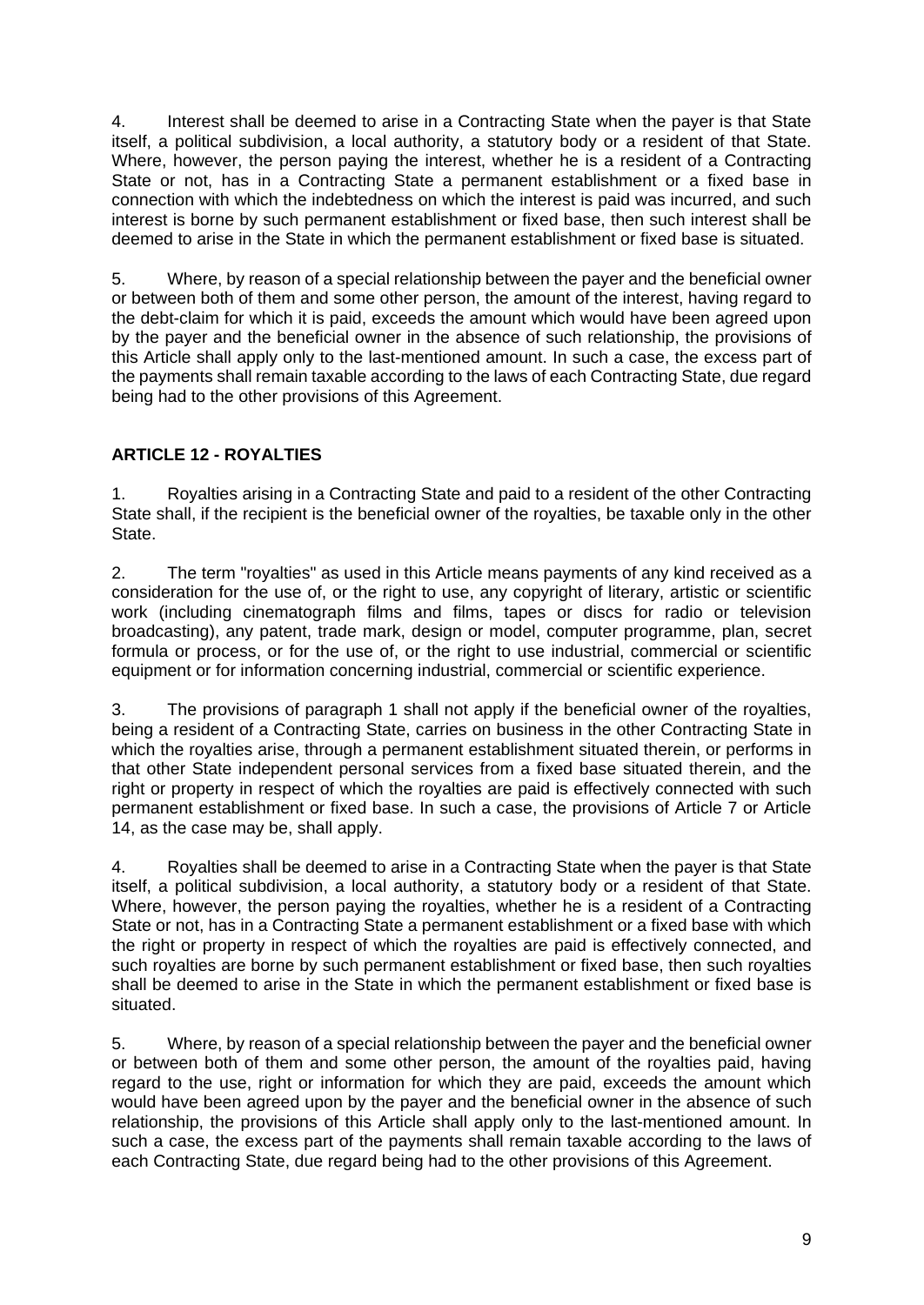# **ARTICLE 13 - CAPITAL GAINS**

1. Gains derived by a resident of a Contracting State from the alienation of immovable property, referred to in Article 6, and situated in the other Contracting State may be taxed in that other State.

2. Gains from the alienation of movable property forming part of the business property of a permanent establishment which an enterprise of a Contracting State has in the other Contracting State or of movable property pertaining to a fixed base available to a resident of a Contracting State in the other Contracting State for the purpose of performing independent personal services, including such gains from the alienation of such a permanent establishment (alone or together with the whole enterprise) or of such fixed base, may be taxed in that other State.

3. Gains from the alienation of ships or aircraft operated in international traffic or movable property pertaining to the operation of such ships or aircraft shall be taxable only in the Contracting State in which the place of effective management of the enterprise is situated.

4. Gains from the alienation of any property other than that mentioned in paragraphs 1, 2 and 3 shall be taxable only in the Contracting State of which the alienator is a resident.

## **ARTICLE 14 - INDEPENDENT PERSONAL SERVICES**

1. Income derived by an individual who is a resident of a Contracting State in respect of professional services or other activities of an independent character shall be taxable only in that State unless he has a fixed base regularly available to him in the other Contracting State for the purpose of performing his activities. If he has such a fixed base, the income may be taxed in the other State but only so much of it as is attributable to that fixed base.

2. The term "professional services" includes especially independent scientific, literary, artistic, educational or teaching activities as well as the independent activities of physicians, lawyers, engineers, architects, dentists and accountants.

## **ARTICLE 15 - DEPENDENT PERSONAL SERVICES**

1. Subject to the provisions of Articles 16, 18, 19 and 20, salaries, wages and other similar remuneration derived by a resident of a Contracting State in respect of an employment shall be taxable only in that State unless the employment is exercised in the other Contracting State. If the employment is so exercised, such remuneration as is derived therefrom may be taxed in that other State.

2. Notwithstanding the provisions of paragraph 1, remuneration derived by a resident of a Contracting State in respect of an employment exercised in the other Contracting State shall be taxable only in the first-mentioned State if:

- (a) the recipient is present in the other State for a period or periods not exceeding in the aggregate 183 days in the calendar year concerned; and
- (b) the remuneration is paid by or on behalf of an employer who is not a resident of the other State; and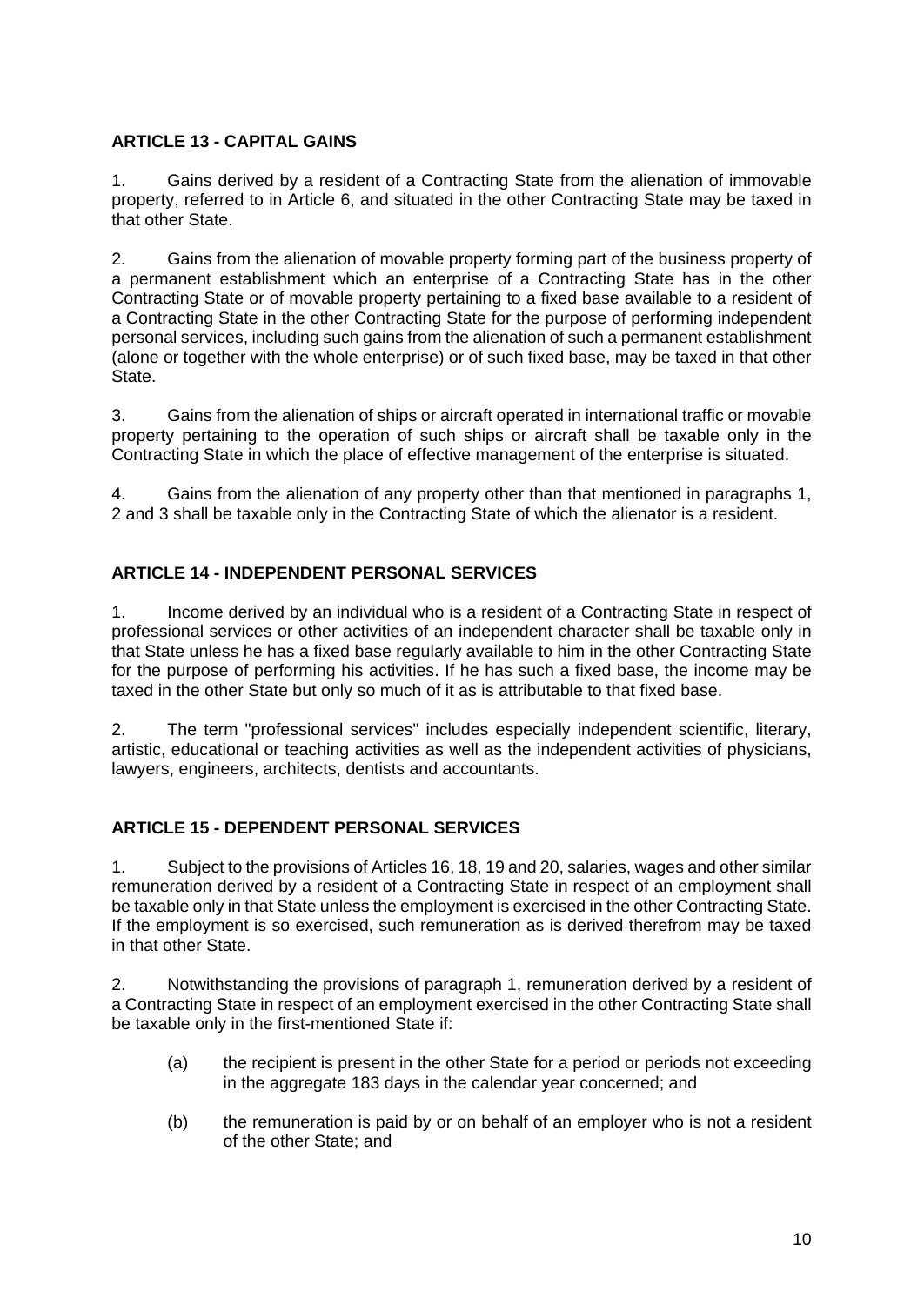(c) the remuneration is not borne by a permanent establishment or a fixed base which the employer has in the other State.

3. Notwithstanding the preceding provisions of this Article, remuneration in respect of an employment exercised aboard a ship or aircraft operated in international traffic shall be taxable only in the Contracting State in which the place of effective management of the enterprise is situated.

## **ARTICLE 16 - DIRECTORS' FEES**

Directors' fees and other similar payments derived by a resident of a Contracting State in his capacity as a member of the board of directors of a company which is a resident of the other Contracting State may be taxed in that other State.

## **ARTICLE 17 - ENTERTAINERS AND SPORTSMEN**

1. Notwithstanding the provisions of Articles 14 and 15, income derived by a resident of a Contracting State as an entertainer such as a theatre, motion picture, radio or television artiste, or a musician, or as a sportsman, from his personal activities as such, may be taxed in the Contracting State in which these activities are exercised.

2. Where income in respect of or in connection with personal activities exercised by an entertainer or a sportsman accrues not to the entertainer or sportsman himself but to another person, that income may, notwithstanding the provisions of Articles 7, 14 and 15, be taxed in the Contracting State in which the activities of the entertainer or sportsman are exercised.

3. Notwithstanding the provisions of paragraphs 1 and 2, income derived from activities, referred to in paragraph 1, performed under a cultural or sports exchange programme agreed to by both Contracting States shall be exempt from tax in the Contracting State in which the activities are exercised if the visit to that State is wholly or substantially supported by funds of either Contracting State, a local authority or statutory body thereof.

#### **ARTICLE 18 - PENSIONS**

1. Subject to the provisions of paragraph 2 of Article 19, pensions and similar payments arising in a Contracting State and paid in consideration of past employment to a resident of the other Contracting State, shall be taxable only in that other State.

2. Notwithstanding the provisions of paragraph 1, pensions paid and other payments made under a public scheme which is part of the social security system of a Contracting State or a political subdivision, a local authority or a statutory body thereof shall be taxable only in that State.

#### **ARTICLE 19 - GOVERNMENT SERVICE**

1.

(a) Remuneration, other than a pension, paid by, or out of funds created by, one of the Contracting States or a political subdivision, local authority or statutory body thereof to an individual in respect of services rendered to that State or subdivision, authority or body in the discharge of governmental functions shall be taxable only in that State.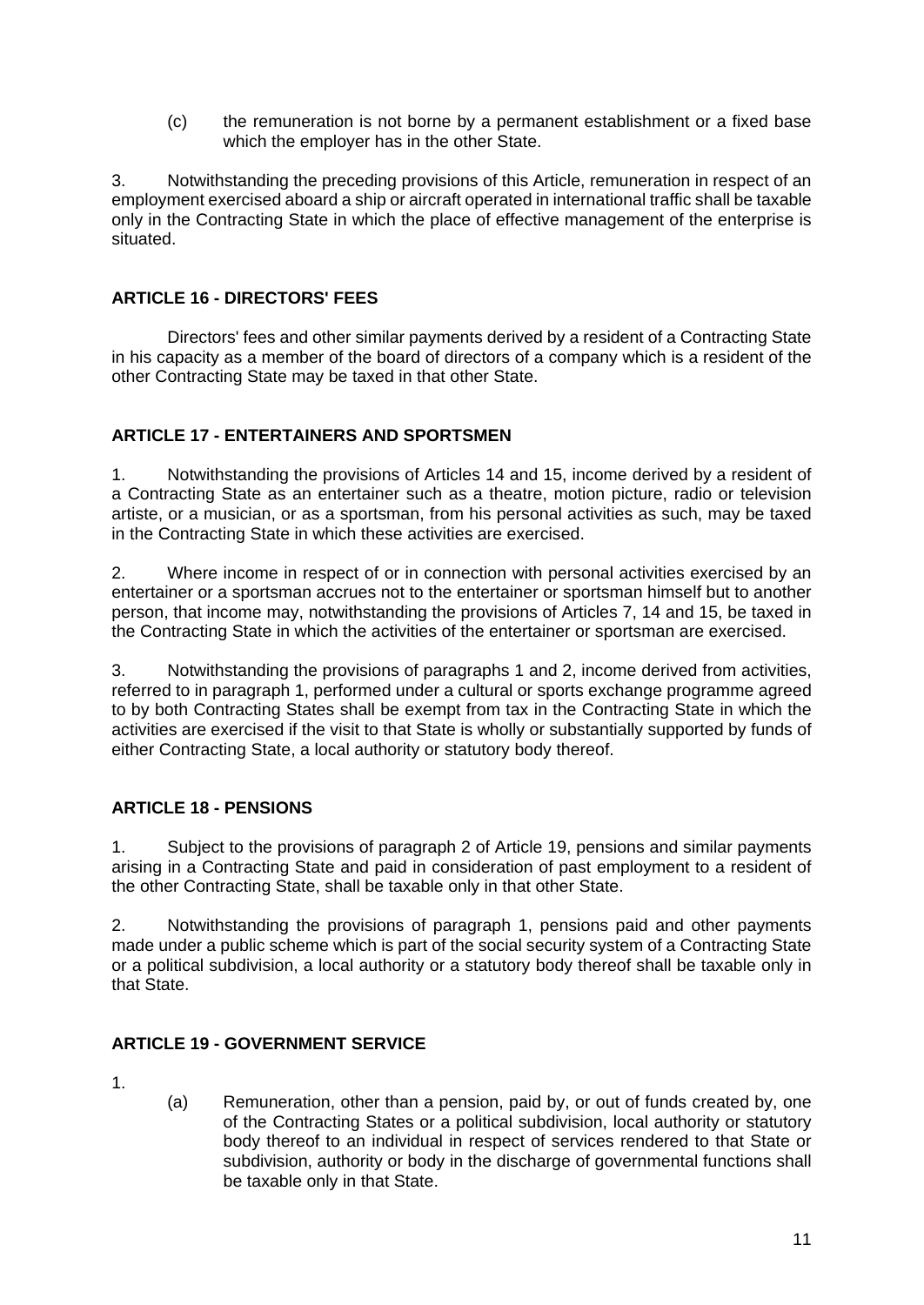- (b) However, such remuneration shall be taxable only in the other Contracting State if the services are rendered in that other State and the individual is a resident of that other State who:
	- (i) is a national of that other State; or
	- (ii) did not become a resident solely for the purpose of rendering the services.
- 2.
- (a) Any pension paid by, or out of funds created by, a Contracting State or a political subdivision, local authority or statutory body thereof to an individual in respect of services rendered to that State or subdivision, authority or body in the discharge of governmental functions shall be taxable only in that State.
- (b) However, such pension shall be taxable only in the other Contracting State if the individual is a resident and a national of that other State.

3. The provisions of Articles 15, 16 and 18 shall apply to remuneration and pensions in respect of services rendered in connection with a business carried on by a Contracting State, or a political subdivision, local authority or statutory body thereof.

## **ARTICLE 20 - TEACHERS AND RESEARCHERS**

1. Notwithstanding the provisions of Article 15, an individual who makes a temporary visit to one of the Contracting States for a period not exceeding two years for the purpose of teaching or carrying out research at a university, college, school or other educational institution in that State and who is, or immediately before such visit was, a resident of the other Contracting State shall, in respect of remuneration for such teaching or research, be exempt from tax in the first-mentioned State.

2. The provisions of this Article shall not apply to income from research if such research is undertaken not in the public interest but wholly or mainly for the private benefit of a specific person or persons.

#### **ARTICLE 21 - STUDENTS AND TRAINEES**

A student, business apprentice or trainee who is present in a Contracting State solely for the purpose of his education or training and who is, or immediately before being so present was, a resident of the other Contracting State, shall be exempt from tax in the first-mentioned State on payments received from outside that first-mentioned State for the purpose of his maintenance, education or training.

## **ARTICLE 22 - OTHER INCOME**

Items of income of a resident of a Contracting State not dealt with in the foregoing Articles of this Agreement and arising in the other Contracting State may be taxed in that other State.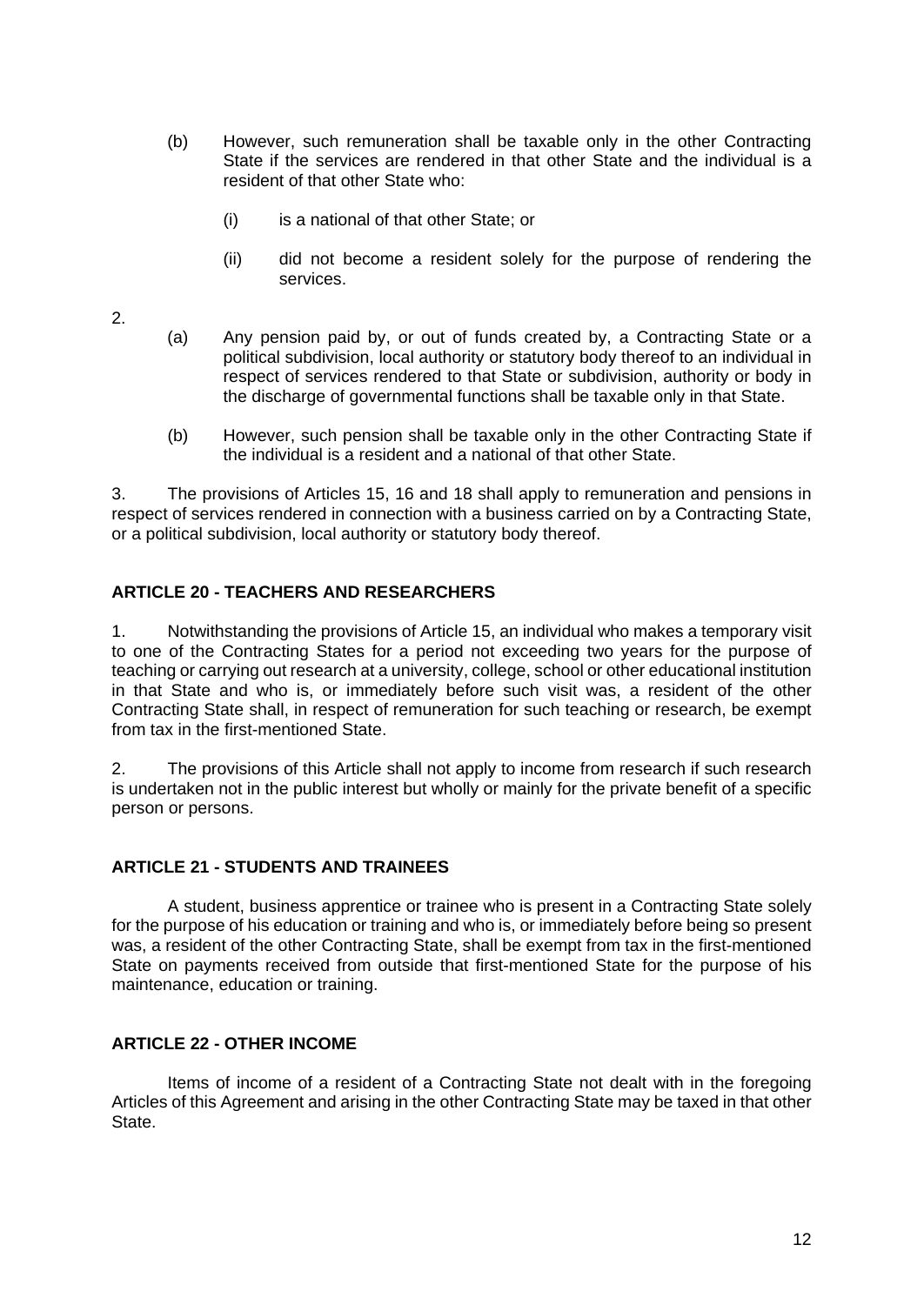## **ARTICLE 23 - ELIMINATION OF DOUBLE TAXATION**

Double taxation shall be eliminated as follows:

- 1. In the case of Mauritius:
	- (a) where a resident of Mauritius derives income from Singapore the amount of tax on that income payable in Singapore in accordance with the provisions of this Agreement may be credited against the Mauritius tax imposed on that resident;
	- (b) where a company which is a resident of Singapore pays a dividend to a company which is a resident of Mauritius and which controls, directly or indirectly, at least 10 per cent of the capital of the company paying the dividend, the credit shall take into account (in addition to any Singapore tax for which credit may be allowed under sub-paragraph (a)) the Singapore tax payable by the first-mentioned company in respect of the profits out of which such dividend is paid.

Provided that any credit allowed under sub-paragraphs (a) and (b) shall not exceed the Mauritius tax (as computed before allowing any such credit), which is appropriate to the profits or income derived from sources within Singapore.

- 2. In the case of Singapore:
	- (a) where a resident of Singapore derives income from Mauritius which, in accordance with the provisions of this Agreement, may be taxed in Mauritius, Singapore shall, subject to its laws regarding the allowance as a credit against Singapore tax of tax payable in any country other than Singapore, allow the Mauritius tax paid, whether directly or by deduction, as a credit against the Singapore tax payable on the income of that resident;
	- (b) where such income is a dividend paid by a company which is a resident of Mauritius to a resident of Singapore which is a company owning directly or indirectly not less than 10 per cent of the share capital of the first-mentioned company, the credit shall take into account the Mauritius tax paid by that company on the portion of its profits out of which the dividend is paid.

3. For the purposes of allowing as a credit in paragraph 1, the tax payable in Singapore shall be deemed to include any tax which would have been payable as Singapore tax for any year but for any reduction or exemption of Singapore tax granted as tax incentives for the promotion of economic development insofar as they were in force on, and have not been modified since, the date of signature of this Agreement, or have been modified only in minor respects so as not to affect their general character, or for any other provisions which may subsequently be introduced, granting a reduction of tax which is agreed by the competent authorities of the Contracting States to be of a substantially similar character, if it has not been modified thereafter, or has been modified only in minor respects so as not to affect its general character.

- 4. For the purposes of paragraph 2, "Mauritius tax paid" shall be deemed to include:
	- (a) any amount which would have been payable as Mauritius tax for any year but for a reduction or exemption of Mauritius tax granted as tax incentives for the promotion of economic development insofar as they were in force on, and have not been modified since, the date of signature of this Agreement, or have been modified only in minor respects so as not to affect their general character, or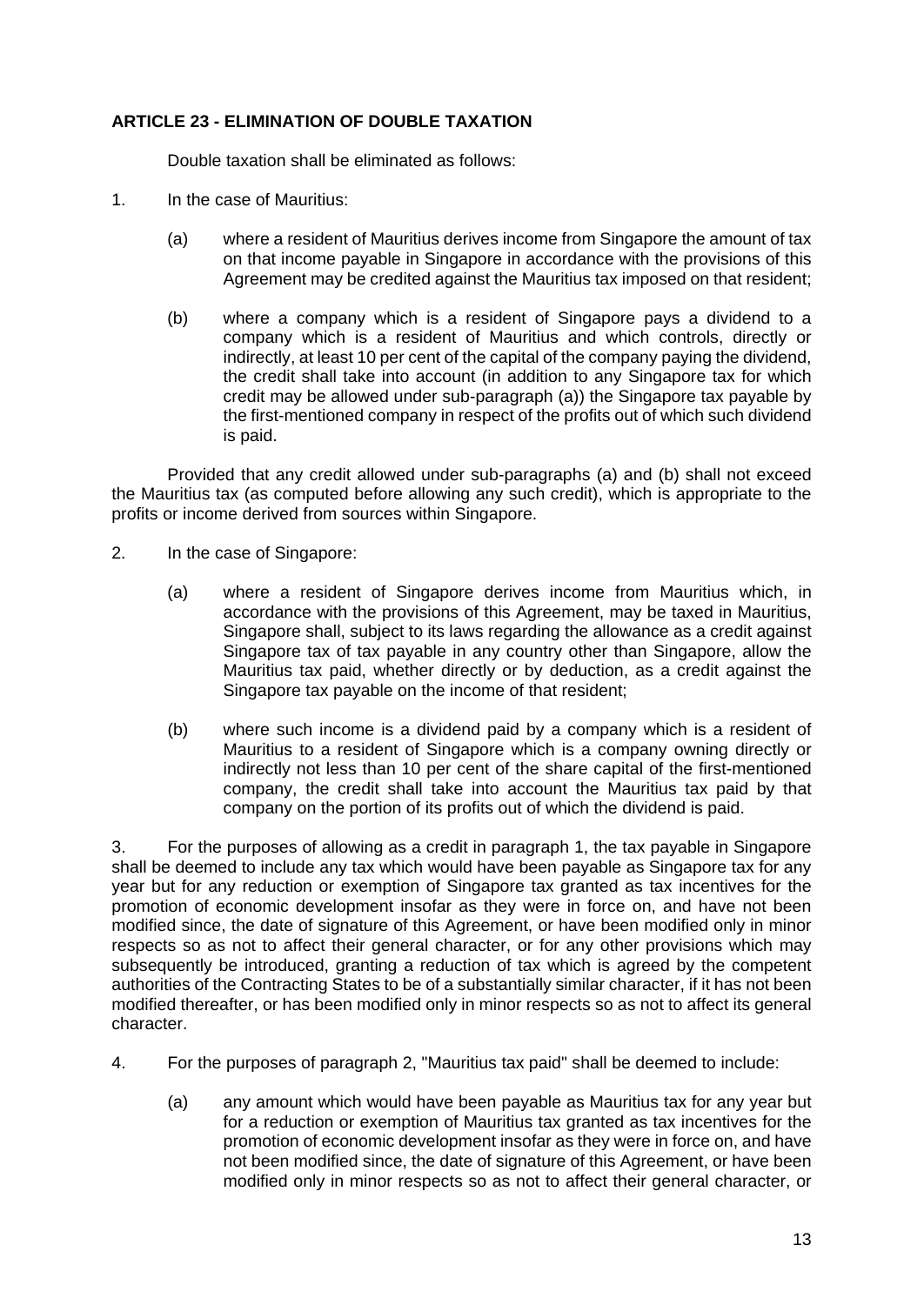for any other provisions which may subsequently be introduced, granting a reduction of tax which is agreed by the competent authorities of the Contracting States to be of a substantially similar character, if it has not been modified thereafter, or has been modified only in minor respects so as not to affect its general character;

(b) in the case of income derived from Mauritius under Article 10, 11 or 12, a tax of 10 per cent of the gross income.

5. The provisions of paragraphs 3 and 4 shall apply for the first 10 years for which the Agreement is effective but the competent authorities of the Contracting States may consult each other to determine whether this period shall be extended.

## **ARTICLE 24 - NON-DISCRIMINATION**

1. The nationals of a Contracting State shall not be subjected in the other Contracting State to any taxation or any requirement connected therewith which is other or more burdensome than the taxation and connected requirements to which nationals of that other State in the same circumstances are or may be subjected. This provision shall notwithstanding the provisions of Article 1, also apply to persons who are not residents of one or both of the Contracting States. However, this provision shall not be construed as obliging Singapore to grant to nationals of Mauritius those personal allowances, reliefs and reductions for taxation purposes which are available only to nationals of Singapore by law on the date of signature of this Agreement or which have been modified (including minor addition) thereafter only in minor respects so as not to affect their general character. The Governments of the Contracting States may agree to include any other personal allowances, reliefs or reductions for taxation purposes which may be introduced in the future in Singapore and which the two Governments consider as being consistent with the principles contained in this paragraph.

2. The taxation on a permanent establishment which an enterprise of a Contracting State has in the other Contracting State shall not be less favourably levied in that other State than the taxation levied on enterprises of that other State carrying on the same activities.

3. Enterprises of a Contracting State, the capital of which is wholly or partly owned or controlled, directly or indirectly, by one or more residents of the other Contracting State, shall not be subjected in the first-mentioned State to any taxation or any requirement connected therewith which is other or more burdensome than the taxation and connected requirements to which other similar enterprises of that first-mentioned State are or may be subjected.

4. Nothing in this Article shall be construed as obliging a Contracting State to grant to residents of the other Contracting State any personal allowances, reliefs and reductions for taxation purposes on account of civil status or family responsibilities which it grants to its own residents.

5. Where a Contracting State grants tax incentives to its nationals designed to promote economic development in accordance with its national policy and criteria, it shall not be construed as discrimination under this Article.

6. In this Article the term "taxation" means taxes which are the subject of this Agreement.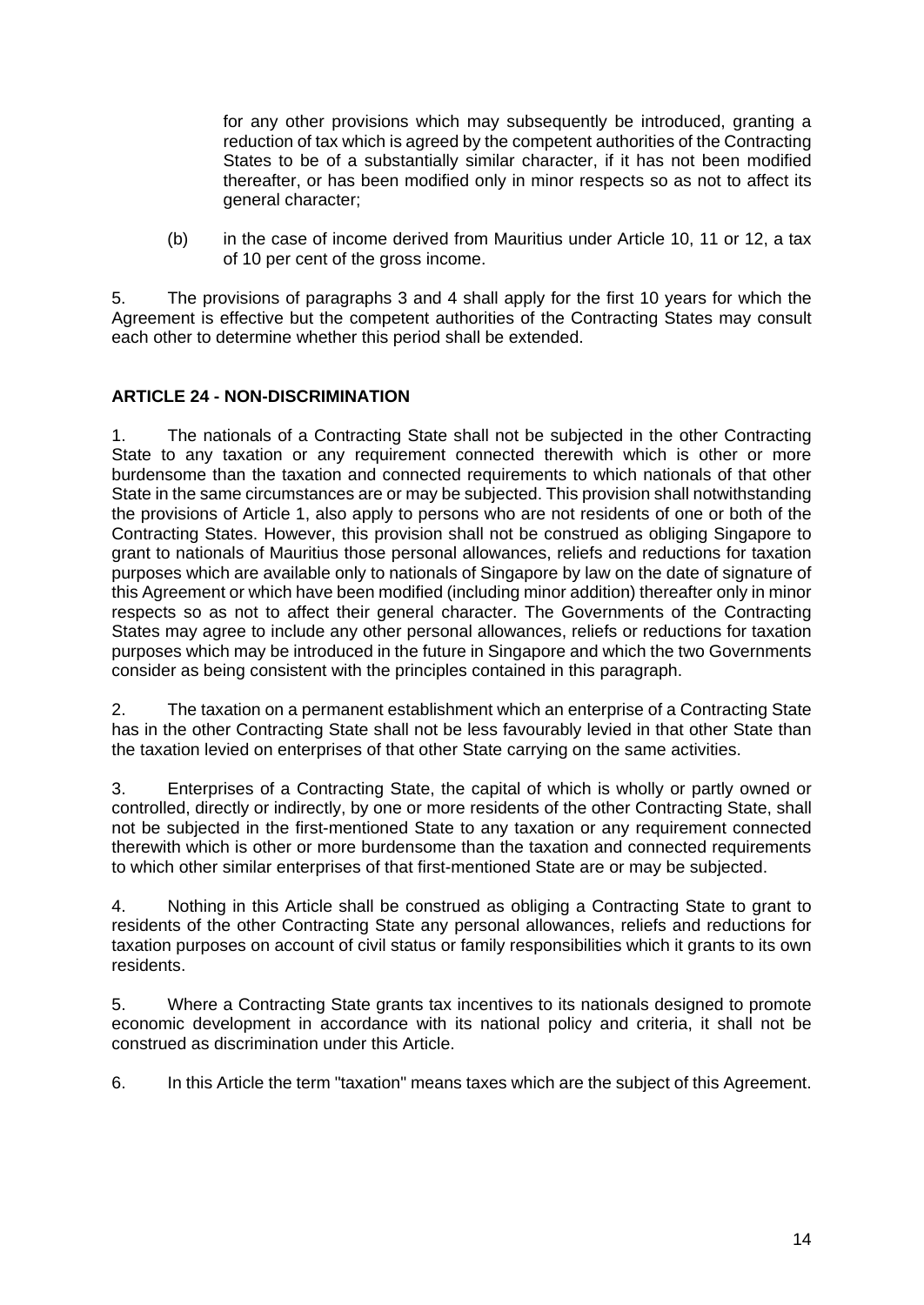## **ARTICLE 25 - MUTUAL AGREEMENT PROCEDURE**

1. Where a person considers that the actions of one or both of the Contracting States result or will result for him in taxation not in accordance with this Agreement, he may, irrespective of the remedies provided by the domestic law of those States, present his case to the competent authority of the Contracting State of which he is a resident or, if his case comes under paragraph 1 of Article 24, to that of the Contracting State of which he is a national. The case must be presented within three years from the first notification of the action resulting in taxation not in accordance with the provisions of this Agreement.

2. The competent authority shall endeavour, if the objection appears to it to be justified and if it is not itself able to arrive at an appropriate solution, to resolve the case by mutual agreement with the competent authority of the other Contracting State, with a view to the avoidance of taxation which is not in accordance with the Agreement.

3. The competent authorities of the Contracting States shall endeavour to resolve by mutual agreement any difficulties or doubts arising as to the interpretation or application of this Agreement. They may also consult together for the elimination of double taxation in cases not provided for in this Agreement.

4. The competent authorities of the Contracting States may communicate with each other directly for the purpose of reaching an agreement in the sense of the preceding paragraphs. When it seems advisable in order to reach agreement to have an oral exchange of opinions, such exchange may take place through a commission consisting of representatives of the competent authorities of the Contracting States.

## **ARTICLE 26 - EXCHANGE OF INFORMATION**

1. The competent authorities of the Contracting States shall exchange such information as is necessary for carrying out the provisions of this Agreement or of the domestic laws of the Contracting States concerning taxes covered by this Agreement insofar as the taxation thereunder is not contrary to the Agreement, in particular for the prevention of fraud or evasion of such taxes. Any information so exchanged shall be treated as secret in the same manner as information obtained under the domestic law of that State and shall be disclosed only to persons or authorities (including courts or administrative bodies) involved in the assessment or collection of, the enforcement or prosecution in respect of, or the determination of appeals in relation to, the taxes covered by this Agreement. Such persons or authorities shall use the information only for such purposes. They may disclose the information in public court proceedings or in judicial decisions.

2. In no case shall the provisions of paragraph 1 be construed so as to impose on a Contracting State the obligation:

- (a) to carry out administrative measures at variance with the laws or the administrative practice of that or of the other Contracting State;
- (b) to supply information which is not obtainable under the laws or in the normal course of the administration of that or of the other Contracting State;
- (c) to supply information which would disclose any trade, business, industrial, commercial or professional secret or trade process, or information, the disclosure of which would be contrary to public policy (ordre public).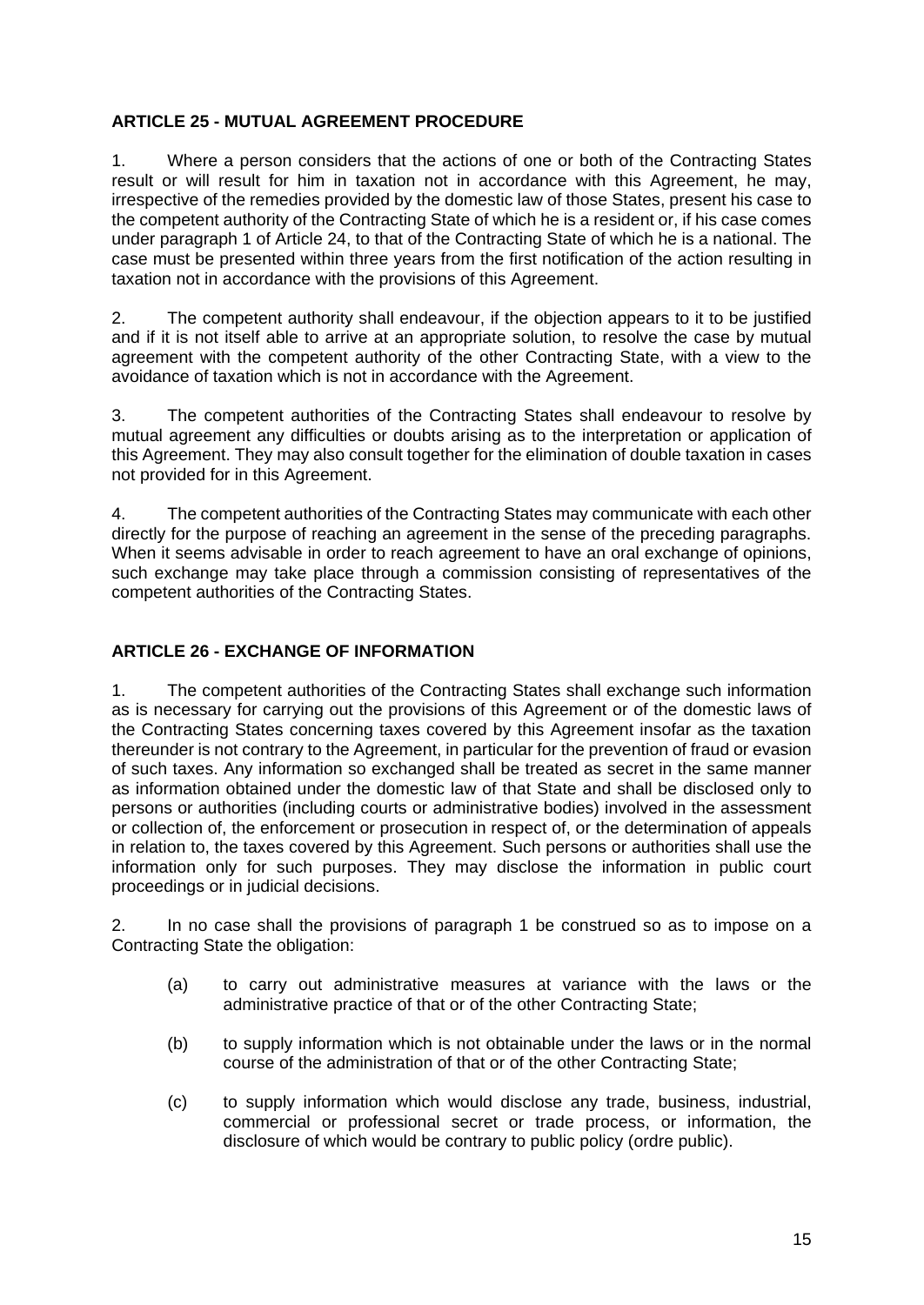#### **ARTICLE 27 - DIPLOMATIC AGENTS AND CONSULAR OFFICERS**

Nothing in this Agreement shall affect the fiscal privileges of diplomatic agents or consular officers under the general rules of international law or under the provisions of special agreements.

#### **ARTICLE 28 - ENTRY INTO FORCE**

1. Each of the Contracting States shall notify to the other the completion of the procedures required by its law for the entering into force of this Agreement. The Agreement shall enter into force on the date of the later of these notifications.

- 2. The provisions of this Agreement shall apply:
	- (a) in Mauritius, in respect of Mauritius tax for any year of assessment beginning on or after 1 July in the second calendar year following that in which the Agreement enters into force; and
	- (b) in Singapore, in respect of Singapore tax for any year of assessment beginning on or after 1 January in the second calendar year following that in which the Agreement enters into force.

#### **ARTICLE 29 - TERMINATION**

1. This Agreement shall remain in force indefinitely but either of the Contracting States may terminate the Agreement through diplomatic channels, by giving to the other Contracting State written notice of termination not later than 30 June of any calendar year starting five years after the year in which the Agreement entered into force.

- 2. In such event the Agreement shall cease to have effect:
	- (a) in Mauritius, in respect of Mauritius tax, for any year of assessment beginning on or after 1 July in the second calendar year following that in which the notice of termination is given; and
	- (b) in Singapore, in respect of Singapore tax, for any year of assessment beginning on or after 1 January in the second calendar year following that in which the notice of termination is given.

IN WITNESS WHEREOF the undersigned, being duly authorised thereto by their respective Governments, have signed this Agreement.

DONE at Singapore in duplicate on the nineteenth day of August of the year one thousand nine hundred and ninety-five.

FOR THE GOVERNMENT OF THE REPUBLIC OF SINGAPORE

> DR RICHARD HU MINISTER FOR FINANCE

FOR THE GOVERNMENT OF THE REPUBLIC OF MAURITIUS

> RAMAKRISHNA SITHANEN MINISTER OF FINANCE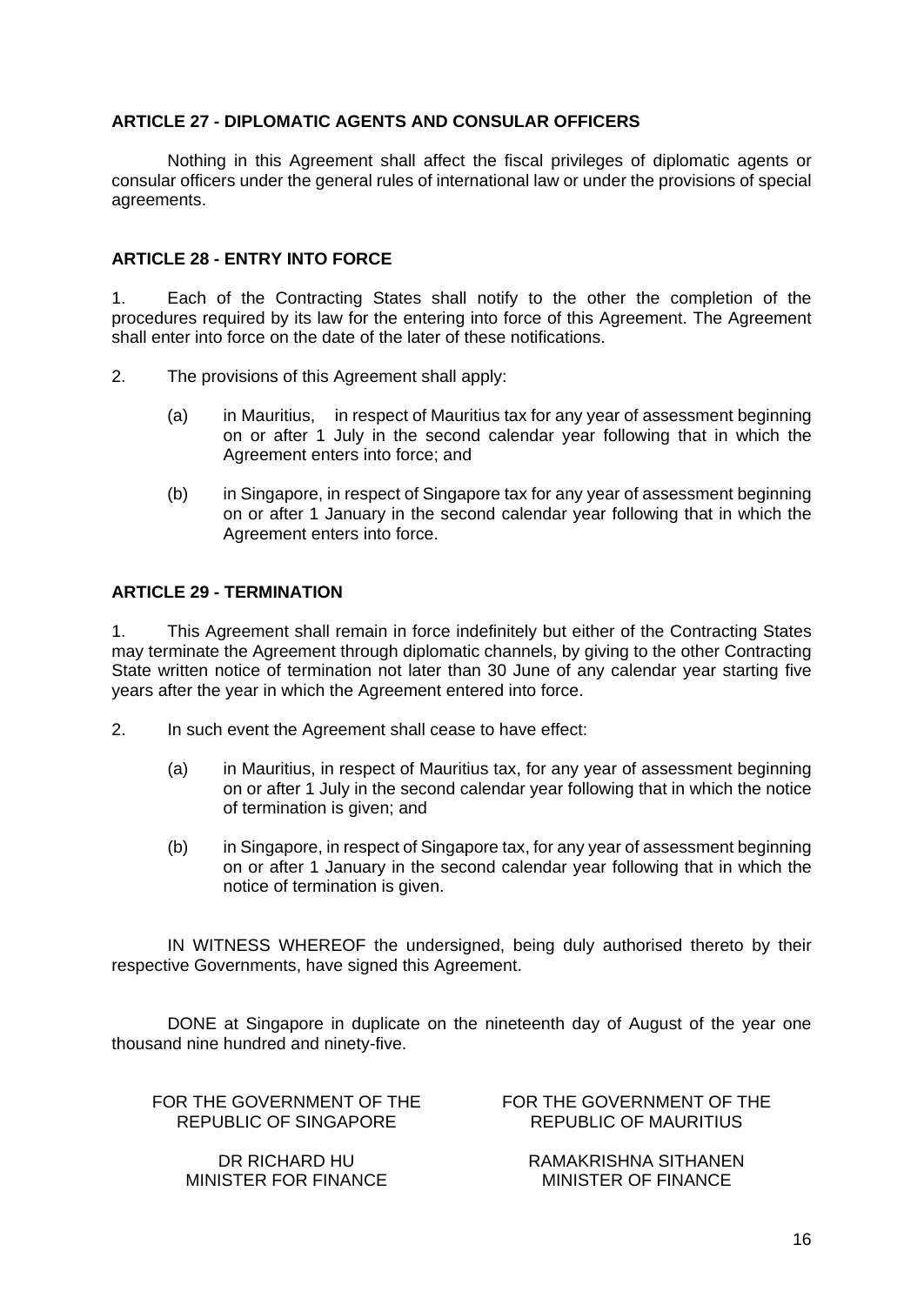#### **PROTOCOL (1995)**

At the moment of signing the Agreement for the avoidance of double taxation and prevention of fiscal evasion with respect to taxes on income, this day concluded between the Government of the Republic of Singapore and the Government of the Republic of Mauritius, the undersigned have agreed that the following provisions shall form an integral part of the Agreement.

1. With reference to paragraph 1 of Article 10, dividends paid by a company which is a resident of Singapore to a resident of Mauritius are not subjected to a tax on dividends in addition to the tax on the profits or income of the company, as under the current laws of Singapore, there is no income tax which is chargeable on dividends in addition to the tax on the profits or income of a company.

2. The exemption or reduction in tax as provided under Articles 10, 11 and 12 shall not apply to persons incorporated under the International Companies Act whose income or profits are not taxed at the normal corporate income tax in Mauritius or any income tax comparable thereto.

3. It is further understood that where this Agreement provides (with or without other conditions) that income from sources in Mauritius shall be exempt from tax, or taxed at a reduced rate, in Mauritius and under the laws in force in Singapore the same income is subject to tax by reference to the amount thereof which is remitted to or received in Singapore and not by reference to the full amount thereof, then the exemption or reduction of tax to be allowed under this Agreement in Mauritius shall apply only to so much of the income as is remitted to or received in Singapore. However, this limitation does not apply to income derived by the Government of Singapore or any person approved by the competent authority of Singapore for the purpose of this paragraph. The term "the Government of Singapore" shall include its agencies and statutory bodies.

IN WITNESS WHEREOF the undersigned, being duly authorised thereto by their respective Governments, have signed this Protocol.

DONE at Singapore in duplicate on the nineteenth day of August of the year one thousand nine hundred and ninety-five.

FOR THE GOVERNMENT OF THE REPUBLIC OF SINGAPORE

FOR THE GOVERNMENT OF THE REPUBLIC OF MAURITIUS

DR RICHARD HU MINISTER FOR FINANCE RAMAKRISHNA SITHANEN MINISTER OF FINANCE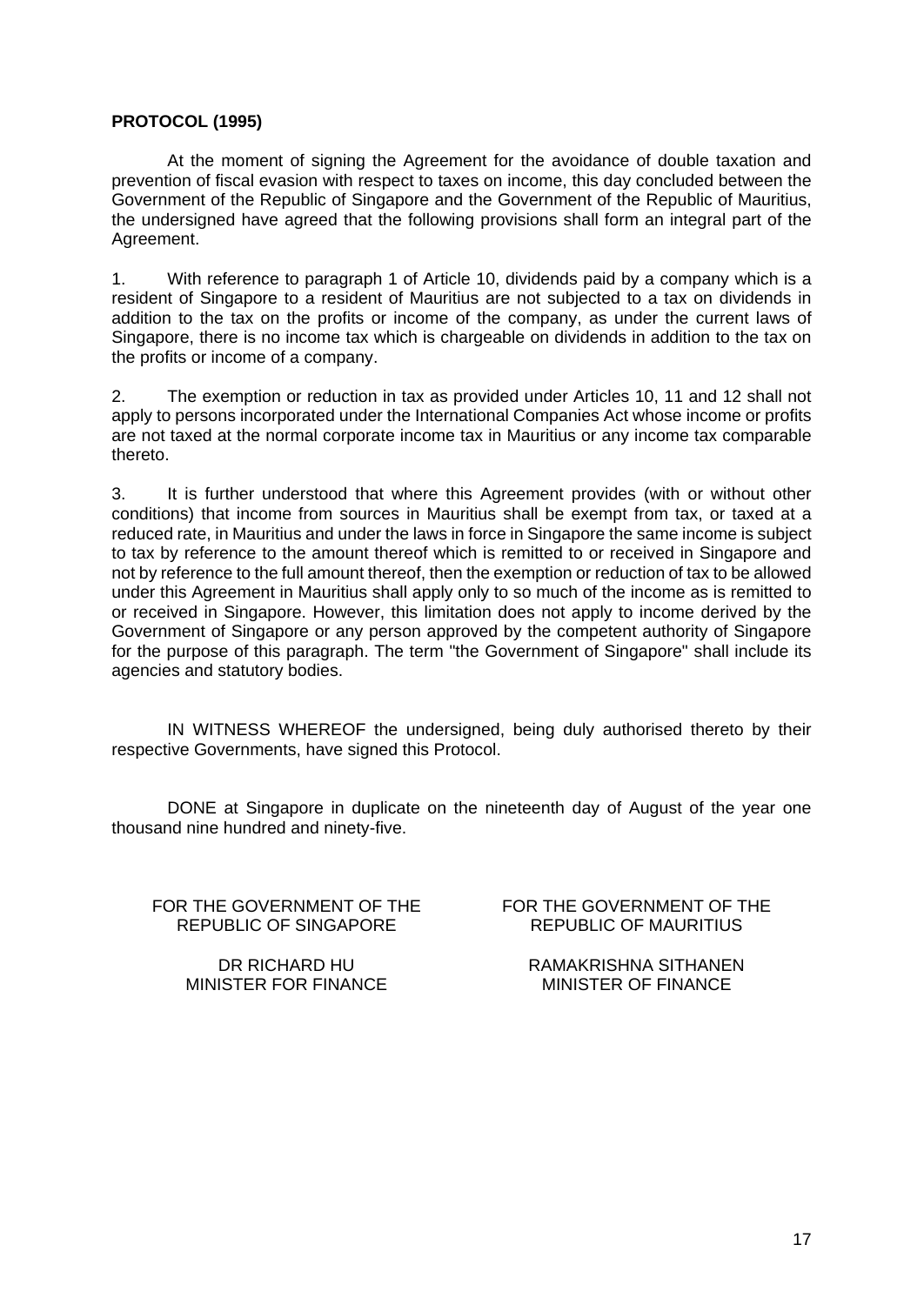# **ANNEX A**

# **Effects of the MLI on this Agreement**

#### **1. Deletion and replacement of Preamble**

The Preamble of this Agreement is deleted and replaced by the following Preamble:

"The Government of the Republic of Singapore and the Government of the Republic of Mauritius,

Desiring to further develop their economic relationship and to enhance their cooperation in tax matters,

Intending to eliminate double taxation with respect to the taxes covered by this Agreement without creating opportunities for non-taxation or reduced taxation through tax evasion or avoidance (including through treaty-shopping arrangements aimed at obtaining reliefs provided in this Agreement for the indirect benefit of residents of third jurisdictions),

Have agreed as follows:".

#### **2. Amendment of Article 9**

Paragraph 2 of Article 9 (Associated Enterprises) of the Agreement is deleted and replaced by the following paragraph:

"2. Where a Contracting State includes in the profits of an enterprise of that Contracting State — and taxes accordingly — profits on which an enterprise of the other Contracting State has been charged to tax in that other Contracting State and the profits so included are profits which would have accrued to the enterprise of the first-mentioned Contracting State if the conditions made between the two enterprises had been those which would have been made between independent enterprises, then that other Contracting State shall make an appropriate adjustment to the amount of the tax charged therein on those profits. In determining such adjustment, due regard shall be had to the other provisions of this Agreement and the competent authorities of the Contracting States shall if necessary consult each other.".

#### **3. Amendment of Article 25**

In paragraph 2 of Article 25 (Mutual Agreement Procedure), the words "Any agreement reached shall be implemented notwithstanding any time limits in the domestic law of the Contracting States." are inserted immediately after the words "not in accordance with the Agreement.".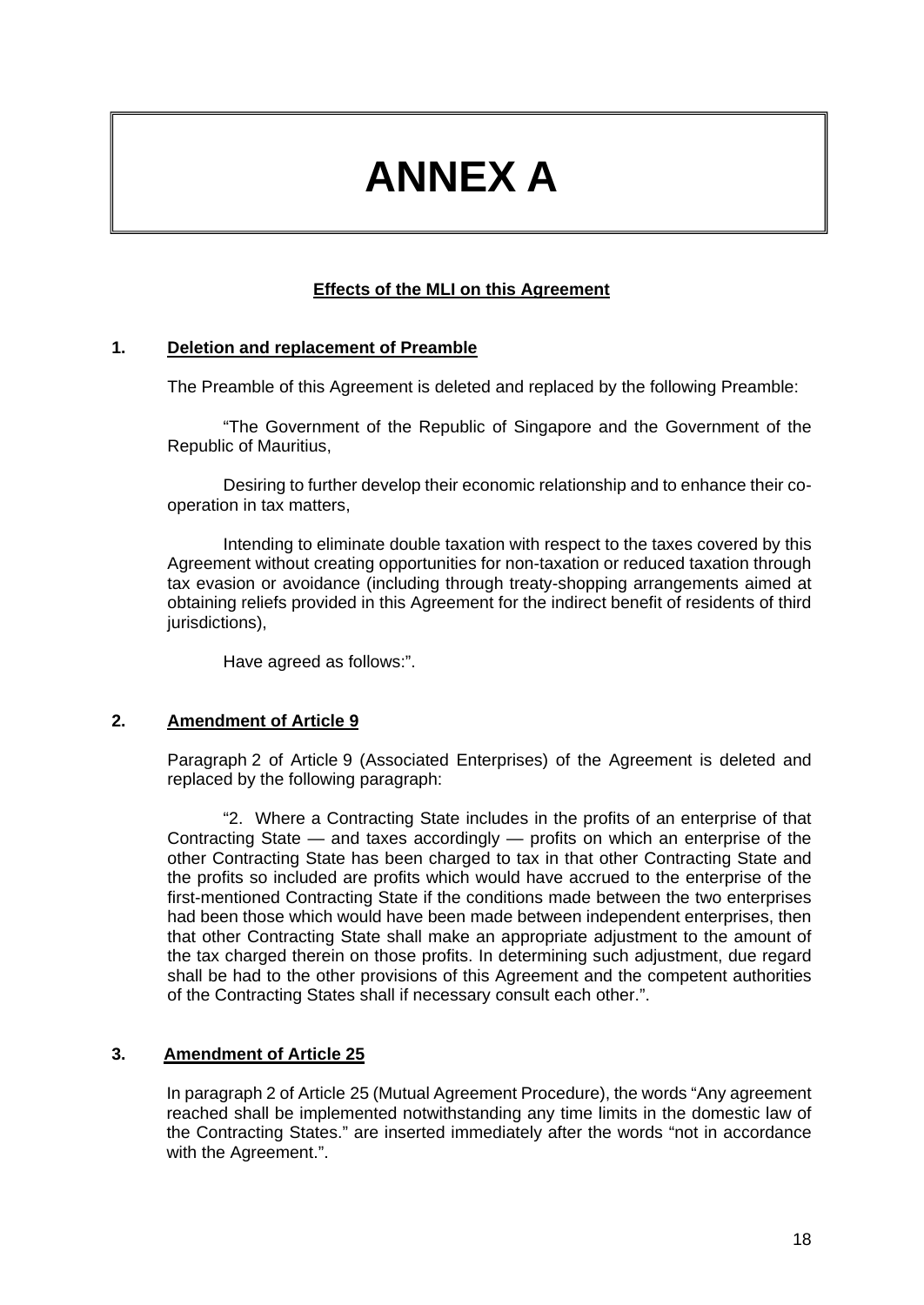## **4. New Articles 25A to 25H (arbitration provisions)**

The following articles shall be inserted immediately after Article 25 (Mutual Agreement Procedure). However, the articles shall not apply to this Agreement if a Contracting State raises an objection under Article 28(2)(b) of the MLI to the reservations that had been made by the other Contracting State under Article 28(2)(a) of the MLI. Such an objection may be raised by Singapore by 17 October 2020.

## "**ARTICLE 25A - MANDATORY BINDING ARBITRATION**

- 1. Where:
	- (a) under Article 25 (Mutual Agreement Procedure), a person has presented a case to the competent authority of a Contracting State on the basis that the actions of one or both of the Contracting States have resulted for that person in taxation not in accordance with the provisions of the Agreement; and
	- (b) the competent authorities are unable to reach an agreement to resolve that case pursuant to Article 25 (Mutual Agreement Procedure) within a period of two years beginning on the start date referred to in paragraph 8 or 9, as the case may be (unless, prior to the expiration of that period the competent authorities of the Contracting States have agreed to a different time period with respect to that case and have notified the person who presented the case of such agreement),

any unresolved issues arising from the case shall, if the person so requests in writing, be submitted to arbitration in the manner described in this Article and Articles 25B to 25H, according to any rules or procedures agreed upon by the competent authorities of the Contracting States pursuant to the provisions of paragraph 10.

2. Where a competent authority has suspended the mutual agreement procedure referred to in paragraph 1 because a case with respect to one or more of the same issues is pending before court or administrative tribunal, the period provided in subparagraph (*b*) of paragraph 1 will stop running until either a final decision has been rendered by the court or administrative tribunal or the case has been suspended or withdrawn. In addition, where a person who presented a case and a competent authority have agreed to suspend the mutual agreement procedure, the period provided in sub-paragraph (*b*) of paragraph 1 will stop running until the suspension has been lifted.

3. Where both competent authorities agree that a person directly affected by the case has failed to provide in a timely manner any additional material information requested by either competent authority after the start of the period provided in subparagraph (*b*) of paragraph 1, the period provided in sub-paragraph (*b*) of paragraph 1 shall be extended for an amount of time equal to the period beginning on the date by which the information was requested and ending on the date on which that information was provided.

4. (a) The arbitration decision with respect to the issues submitted to arbitration shall be implemented through the mutual agreement concerning the case referred to in paragraph 1. The arbitration decision shall be final.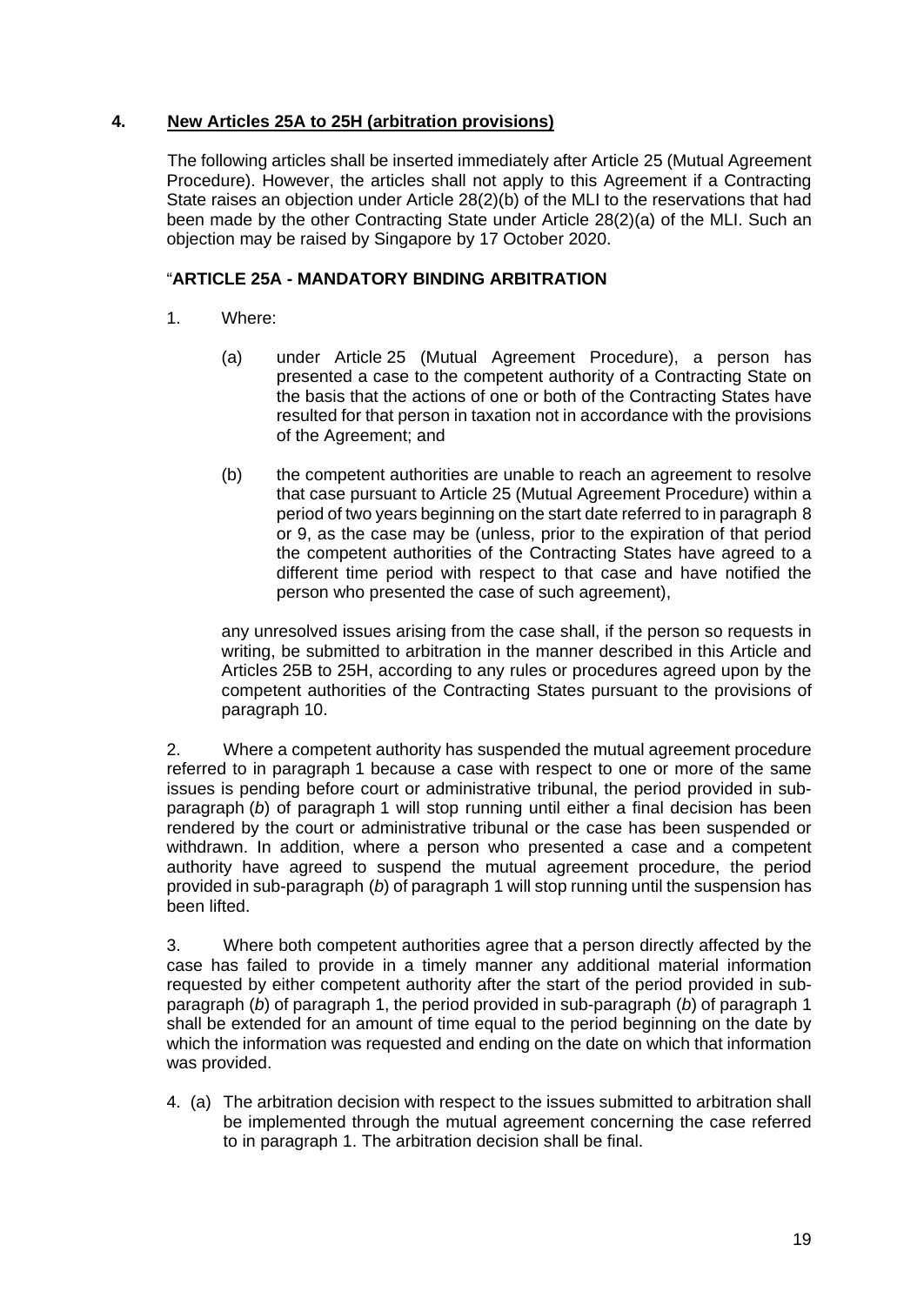- (b) The arbitration decision shall be binding on both Contracting States except in the following cases:
	- (i) if a person directly affected by the case does not accept the mutual agreement that implements the arbitration decision. In such a case, the case shall not be eligible for any further consideration by the competent authorities. The mutual agreement that implements the arbitration decision on the case shall be considered not to be accepted by a person directly affected by the case if any person directly affected by the case does not, within 60 days after the date on which notification of the mutual agreement is sent to the person, withdraw all issues resolved in the mutual agreement implementing the arbitration decision from consideration by any court or administrative tribunal or otherwise terminate any pending court or administrative proceedings with respect to such issues in a manner consistent with that mutual agreement.
	- (ii) if a final decision of the courts of one of the Contracting States holds that the arbitration decision is invalid. In such a case, the request for arbitration under paragraph 1 shall be considered not to have been made, and the arbitration process shall be considered not to have taken place (except for the purposes of Articles 25C (Confidentiality of Arbitration Proceedings) and 25G (Costs of Arbitration Proceedings)). In such a case, a new request for arbitration may be made unless the competent authorities agree that such a new request should not be permitted.
	- (iii) if a person directly affected by the case pursues litigation on the issues which were resolved in the mutual agreement implementing the arbitration decision in any court or administrative tribunal.

5. The competent authority that received the initial request for a mutual agreement procedure as described in sub-paragraph (*a*) of paragraph 1 shall, within two calendar months of receiving the request:

- (a) send a notification to the person who presented the case that it has received the request; and
- (b) send a notification of that request, along with a copy of the request, to the competent authority of the other Contracting State.

6. Within three calendar months after a competent authority receives the request for a mutual agreement procedure (or a copy thereof from the competent authority of the other Contracting State) it shall either:

- (a) notify the person who has presented the case and the other competent authority that it has received the information necessary to undertake substantive consideration of the case; or
- (b) request additional information from that person for that purpose.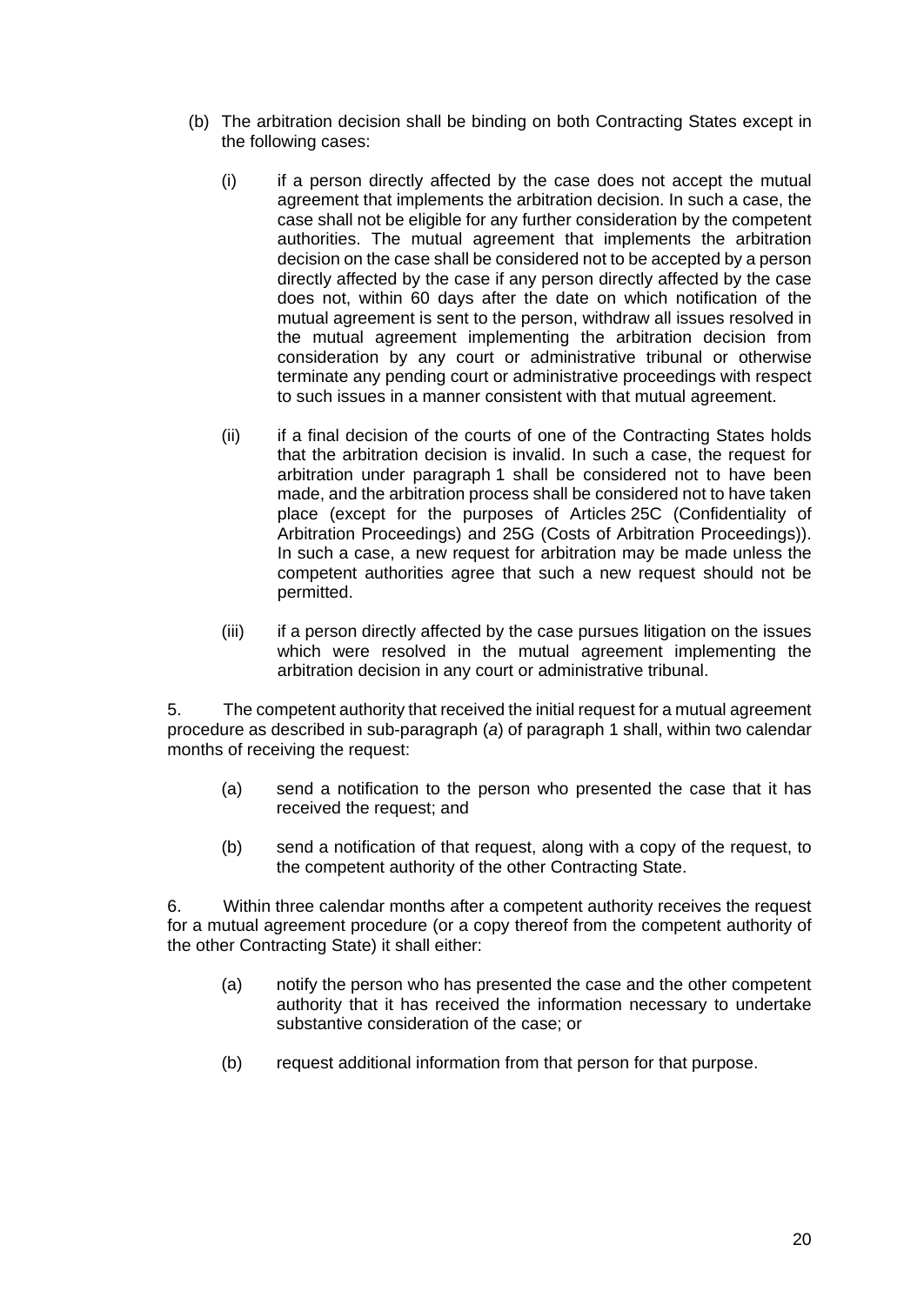7. Where pursuant to sub-paragraph (*b*) of paragraph 6, one or both of the competent authorities have requested from the person who presented the case additional information necessary to undertake substantive consideration of the case, the competent authority that requested the additional information shall, within three calendar months of receiving the additional information from that person, notify that person and the other competent authority either:

- (a) that it has received the requested information; or
- (b) that some of the requested information is still missing.

8. Where neither competent authority has requested additional information pursuant to sub-paragraph (*b*) of paragraph 6, the start date referred to in paragraph 1 shall be the earlier of:

- (a) the date on which both competent authorities have notified the person who presented the case pursuant to sub-paragraph (*a*) of paragraph 6; and
- (b) the date that is three calendar months after the notification to the competent authority of the other Contracting State pursuant to subparagraph (*b*) of paragraph 5.

9. Where additional information has been requested pursuant to sub paragraph (b) of paragraph 6, the start date referred to in paragraph 1 shall be the earlier of:

- (a) the latest date on which the competent authorities that requested additional information have notified the person who presented the case and the other competent authority pursuant to sub-paragraph (a) of paragraph 7; and
- (b) the date that is three calendar months after both competent authorities have received all information requested by either competent authority from the person who presented the case.

If, however, one or both of the competent authorities send the notification referred to in sub-paragraph (*b*) of paragraph 7, such notification shall be treated as a request for additional information under sub-paragraph (*b*) of paragraph 6.

10. The competent authorities of the Contracting States shall by mutual agreement (pursuant to Article 25 (Mutual Agreement Procedure)) settle the mode of application of the provisions contained in this Article and Articles 25B to 25H, including the minimum information necessary for each competent authority to undertake substantive consideration of the case. Such an agreement shall be concluded before the date on which unresolved issues in a case are first eligible to be submitted to arbitration and may be modified from time to time thereafter.

- 11. Notwithstanding the preceding paragraphs of this Article:
	- (a) any unresolved issue arising from a mutual agreement procedure case otherwise within the scope of the arbitration process provided for by this Agreement shall not be submitted to arbitration, if a decision on this issue has already been rendered by a court or administrative tribunal of either Contracting State;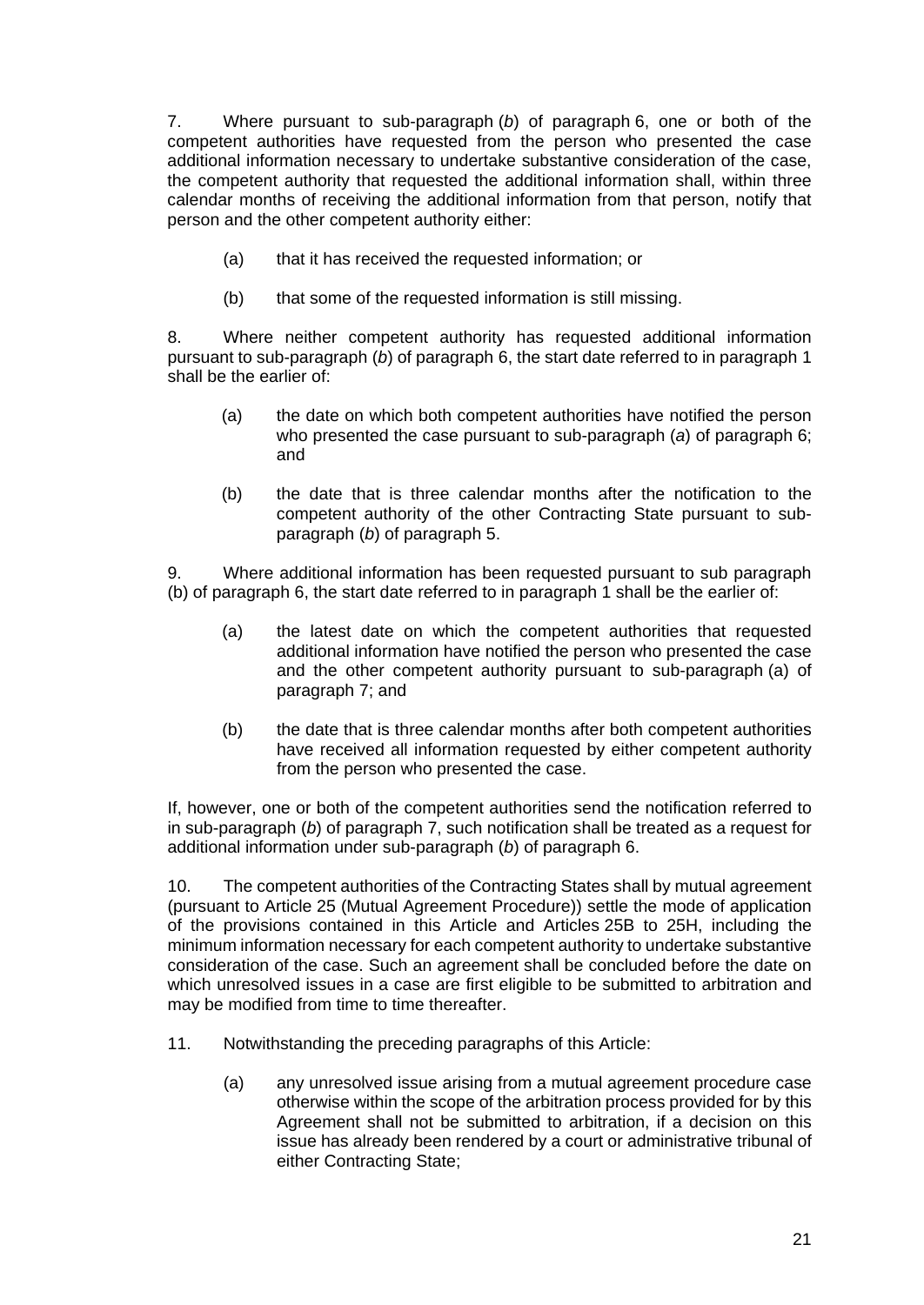- (b) if, at any time after a request for arbitration has been made and before the arbitration panel has delivered its decision to the competent authorities of the Contracting States, a decision concerning the issue is rendered by a court or administrative tribunal of one of the Contracting States, the arbitration process shall terminate.
- 12. The provisions of this Article and Articles 25B to 25H shall not apply
	- (a) to any case involving the application of Singapore's general antiavoidance rules contained in section 33 of the Act, case law or juridical doctrines, and any subsequent provisions (as notified by Singapore to the Depositary of the Multilateral Convention to Implement Tax Treaty Related Measures to Prevent Base Erosion and Profit Shifting done at Paris on 24 November 2016 (as amended from time to time)) that replace, amend or update these anti-avoidance rules;
	- (b) to any case involving the application of any provisions of Singapore's law (including legislative provisions, case law, judicial doctrines and penalties) that are analogous to those governing the cases in subparagraph (c) or (d), including any subsequent provisions which replace, amend or update those provisions. The competent authority of Singapore will consult with the competent authority of Mauritius in order to specify any such analogous provisions which exist under Singapore law pursuant to paragraph 10;
	- (c) to any case involving the application of Mauritius's domestic antiavoidance rules contained in Section 90 of the Income Tax Act of Mauritius or case law interpreting same. Any subsequent provisions replacing, amending or updating these anti-avoidance rules would also be comprehended; or
	- (d) to any case involving recourse to Part XII (Offences) of the Income Tax Act of Mauritius. Any subsequent provisions replacing, amending or updating provisions in Part XII (Offences) of the Income Tax Act of Mauritius would also be comprehended.
- 13. This Article and Articles 25B to 25H
	- (a) shall have effect with respect to cases presented to the competent authority of a Contracting State under Article 25 on or after 1 February 2020; and
	- (b) shall apply to a case presented to the competent authority of a Contracting State under Article 25 prior to 1 February 2020 only to the extent that the competent authorities of both Contracting States agree that it will apply to that specific case.

# **ARTICLE 25B - APPOINTMENT OF ARBITRATORS**

1. Except to the extent that the competent authorities of the Contracting States mutually agree on different rules, paragraphs 2 through 4 shall apply for the purposes of Articles 25A to 25H.

2. The following rules shall govern the appointment of the members of an arbitration panel: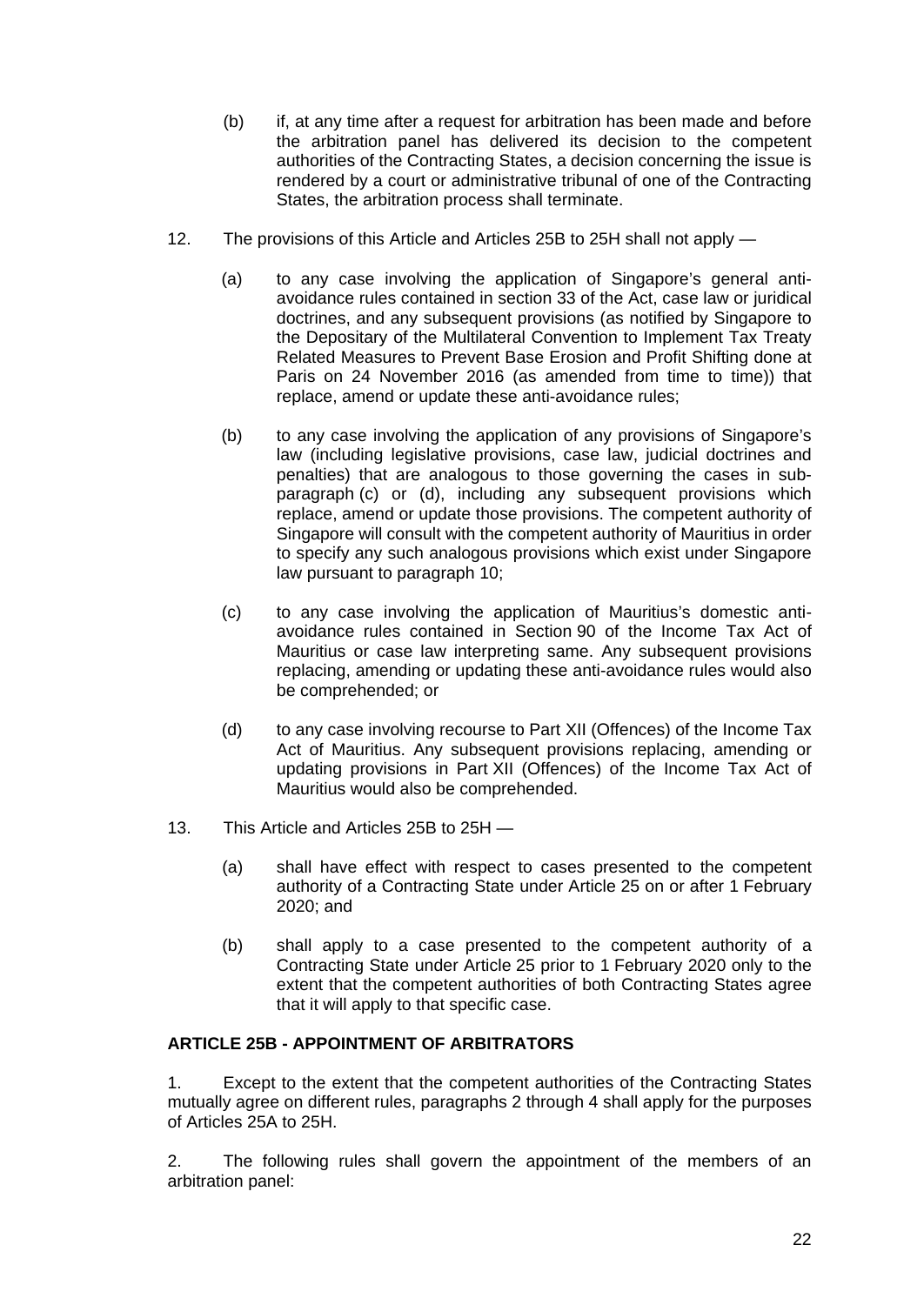- (a) The arbitration panel shall consist of three individual members with expertise or experience in international tax matters.
- (b) Each competent authority shall appoint one panel member within 60 days of the date of the request for arbitration under paragraph 1 of Article 25A (Mandatory Binding Arbitration). The two panel members so appointed shall, within 60 days of the latter of their appointments, appoint a third member who shall serve as Chair of the arbitration panel. The Chair shall not be a national or resident of either Contracting State.
- (c) Each member appointed to the arbitration panel must be impartial and independent of the competent authorities, tax administrations, and ministries of finance of the Contracting States and of all persons directly affected by the case (as well as their advisors) at the time of accepting an appointment, maintain his or her impartiality and independence throughout the proceedings, and avoid any conduct for a reasonable period of time thereafter which may damage the appearance of impartiality and independence of the arbitrators with respect to the proceedings.

3. In the event that the competent authority of a Contracting State fails to appoint a member of the arbitration panel in the manner and within the time periods specified in paragraph 2 or agreed to by the competent authorities of the Contracting States, a member shall be appointed on behalf of that competent authority by the highest ranking official of the Centre for Tax Policy and Administration of the Organisation for Economic Co-operation and Development that is not a national of either Contracting State.

4. If the two initial members of the arbitration panel fail to appoint the Chair in the manner and within the time periods specified in paragraph 2 or agreed to by the competent authorities of the Contracting States, the Chair shall be appointed by the highest ranking official of the Centre for Tax Policy and Administration of the Organisation for Economic Co-operation and Development that is not a national of either Contracting State.

## **ARTICLE 25C - CONFIDENTIALITY OF ARBITRATION PROCEEDINGS**

1. Solely for the purposes of the application of Articles 25A to 25H and 26 of the provisions of the domestic laws of the Contracting States related to the exchange of information, confidentiality, and administrative assistance, members of the arbitration panel and a maximum of three staff per member (and prospective arbitrators solely to the extent necessary to verify their ability to fulfil the requirements of arbitrators) shall be considered to be persons or authorities to whom information may be disclosed. Information received by the arbitration panel or prospective arbitrators and information that the competent authorities receive from the arbitration panel shall be considered information that is exchanged under Article 26 (Exchange of Information).

2. The competent authorities of the Contracting States shall ensure that members of the arbitration panel and their staff agree in writing, prior to their acting in an arbitration proceeding, to treat any information relating to the arbitration proceeding consistently with the confidentiality and nondisclosure obligations described in Article 26 (Exchange of Information) and under the applicable laws of the Contracting States.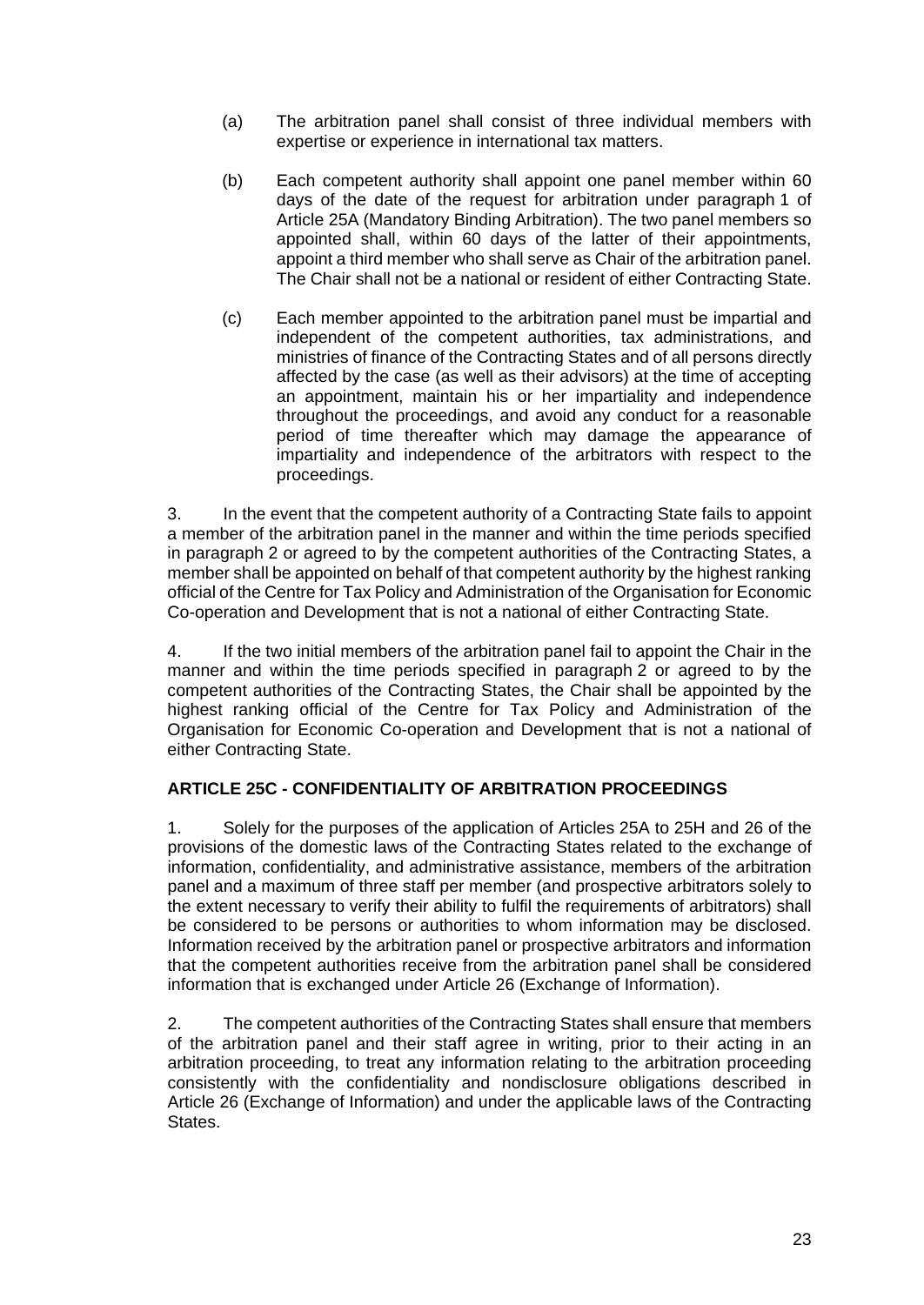#### **ARTICLE 25D - RESOLUTION OF A CASE PRIOR TO THE CONCLUSION OF THE ARBITRATION**

For the purposes of Articles 25 and 25A to 25H, the mutual agreement procedure, as well as the arbitration proceeding, with respect to a case shall terminate if, at any time after a request for arbitration has been made and before the arbitration panel has delivered its decision to the competent authorities of the Contracting States:

- (a) the competent authorities of the Contracting States reach a mutual agreement to resolve the case; or
- (b) the person who presented the case withdraws the request for arbitration or the request for a mutual agreement procedure.

#### **ARTICLE 25E - TYPE OF ARBITRATION PROCESS**

1. Except to the extent that the competent authorities of the Contracting States mutually agree on different rules, the following rules shall apply with respect to an arbitration proceeding pursuant to Articles 25A to 25H:

- (a) After a case is submitted to arbitration, the competent authority of each Contracting State shall submit to the arbitration panel, by a date set by agreement, a proposed resolution which addresses all unresolved issue(s) in the case (taking into account all agreements previously reached in that case between the competent authorities of the Contracting States). The proposed resolution shall be limited to a disposition of specific monetary amounts (for example, of income or expense) or, where specified, the maximum rate of tax charged pursuant to the Agreement, for each adjustment or similar issue in the case. In a case in which the competent authorities of the Contracting States have been unable to reach agreement on an issue regarding the conditions for application of a provision of the Agreement (hereinafter referred to as a "threshold question"), such as whether an individual is a resident or whether a permanent establishment exists, the competent authorities may submit alternative proposed resolutions with respect to issues the determination of which is contingent on resolution of such threshold questions.
- (b) The competent authority of each Contracting State may also submit a supporting position paper for consideration by the arbitration panel. Each competent authority that submits a proposed resolution or supporting position paper shall provide a copy to the other competent authority by the date on which the proposed resolution and supporting position paper were due. Each competent authority may also submit to the arbitration panel, by a date set by agreement, a reply submission with respect to the proposed resolution and supporting position paper submitted by the other competent authority. A copy of any reply submission shall be provided to the other competent authority by the date on which the reply submission was due.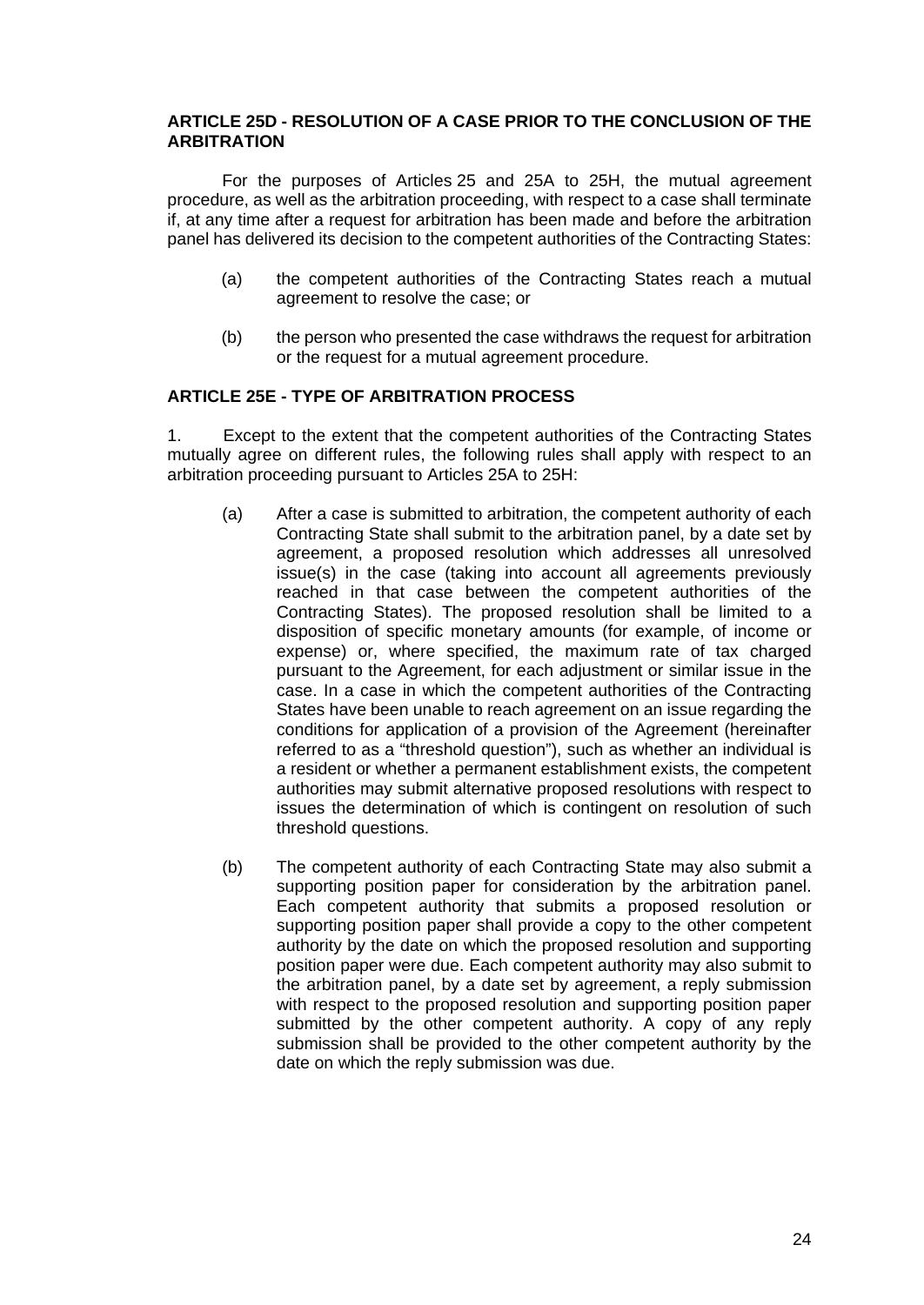(c) The arbitration panel shall select as its decision one of the proposed resolutions for the case submitted by the competent authorities with respect to each issue and any threshold questions, and shall not include a rationale or any other explanation of the decision. The arbitration decision will be adopted by a simple majority of the panel members. The arbitration panel shall deliver its decision in writing to the competent authorities of the Contracting States. The arbitration decision shall have no precedential value.

2. Prior to the beginning of arbitration proceedings, the competent authorities of the Contracting States shall ensure that each person that presented the case and their advisors agree in writing not to disclose to any other person any information received during the course of the arbitration proceedings from either competent authority or the arbitration panel. The mutual agreement procedure under Article 25, as well as the arbitration proceeding under Articles 25A to 25H, with respect to the case shall terminate if, at any time after a request for arbitration has been made and before the arbitration panel has delivered its decision to the competent authorities of the Contracting States, a person that presented the case or one of that person's advisors materially breaches that agreement.

## **ARTICLE 25F - AGREEMENT ON A DIFFERENT RESOLUTION**

Notwithstanding paragraph 4 of Article 25A (Mandatory Binding Arbitration), an arbitration decision pursuant to Articles 25A to 25H shall not be binding on the Contracting States and shall not be implemented if the competent authorities of the Contracting States agree on a different resolution of all unresolved issues within three calendar months after the arbitration decision has been delivered to them.

## **ARTICLE 25G - COSTS OF ARBITRATION PROCEEDINGS**

In an arbitration proceeding under Articles 25A to 25H, the fees and expenses of the members of the arbitration panel, as well as any costs incurred in connection with the arbitration proceedings by the Contracting States, shall be borne by the Contracting States in a manner to be settled by mutual agreement between the competent authorities of the Contracting States. In the absence of such agreement, each Contracting State shall bear its own expenses and those of its appointed panel member. The cost of the chair of the arbitration panel and other expenses associated with the conduct of the arbitration proceedings shall be borne by the Contracting States in equal shares.

#### **ARTICLE 25H - COMPATIBILITY**

1. Any unresolved issue arising from a mutual agreement procedure case otherwise within the scope of the arbitration process provided for in this Article and Articles 25A to 25G shall not be submitted to arbitration if the issue falls within the scope of a case with respect to which an arbitration panel or similar body has previously been set up in accordance with a bilateral or multilateral convention that provides for mandatory binding arbitration of unresolved issues arising from a mutual agreement procedure case.

2. Nothing in this Article and Articles 25A to 25G shall affect the fulfilment of wider obligations with respect to the arbitration of unresolved issues arising in the context of a mutual agreement procedure resulting from other conventions to which the Contracting States are or will become parties.".